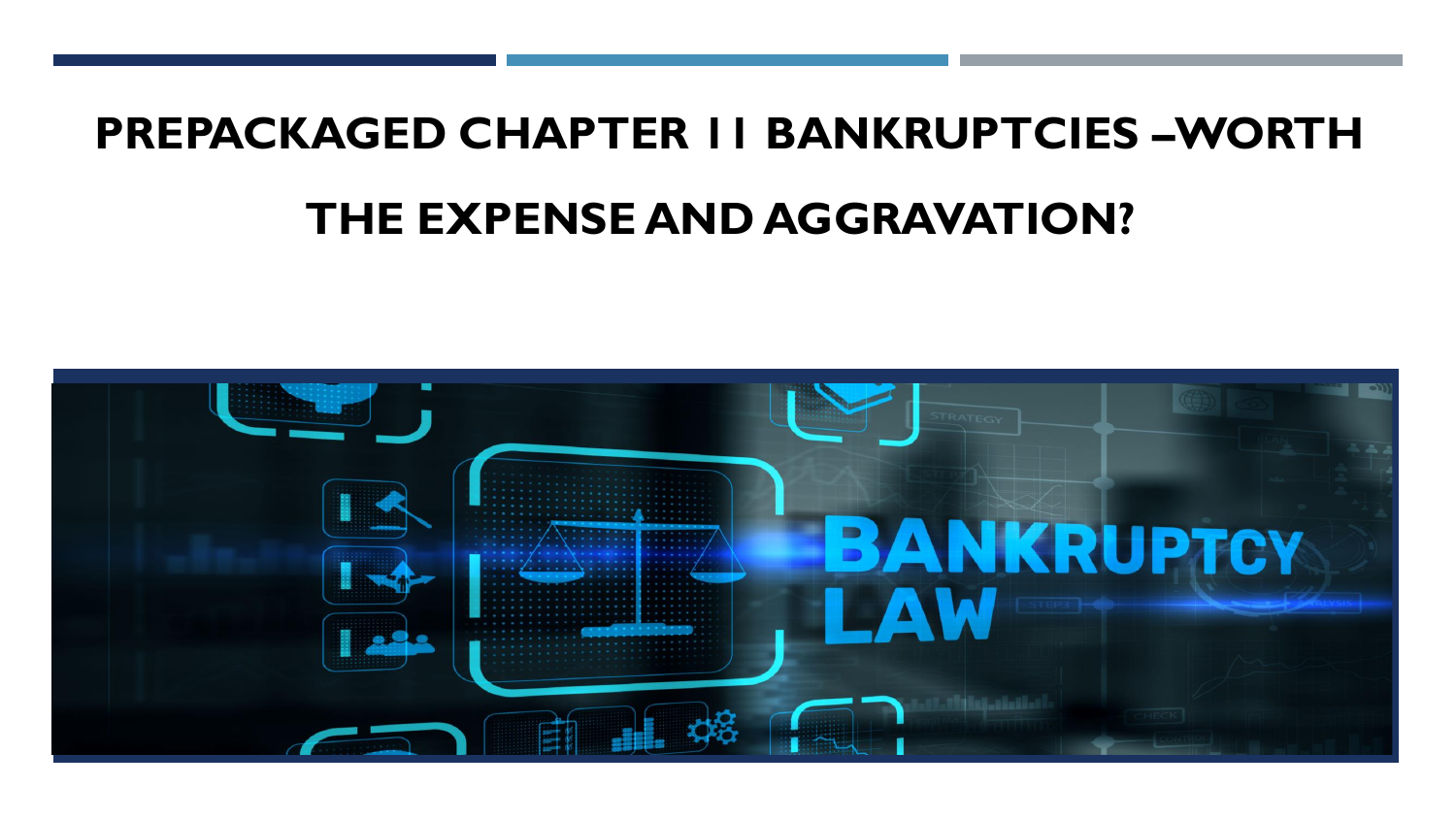#### YOUR PRESENTERS



Randy Nussbaum Sierra Minder

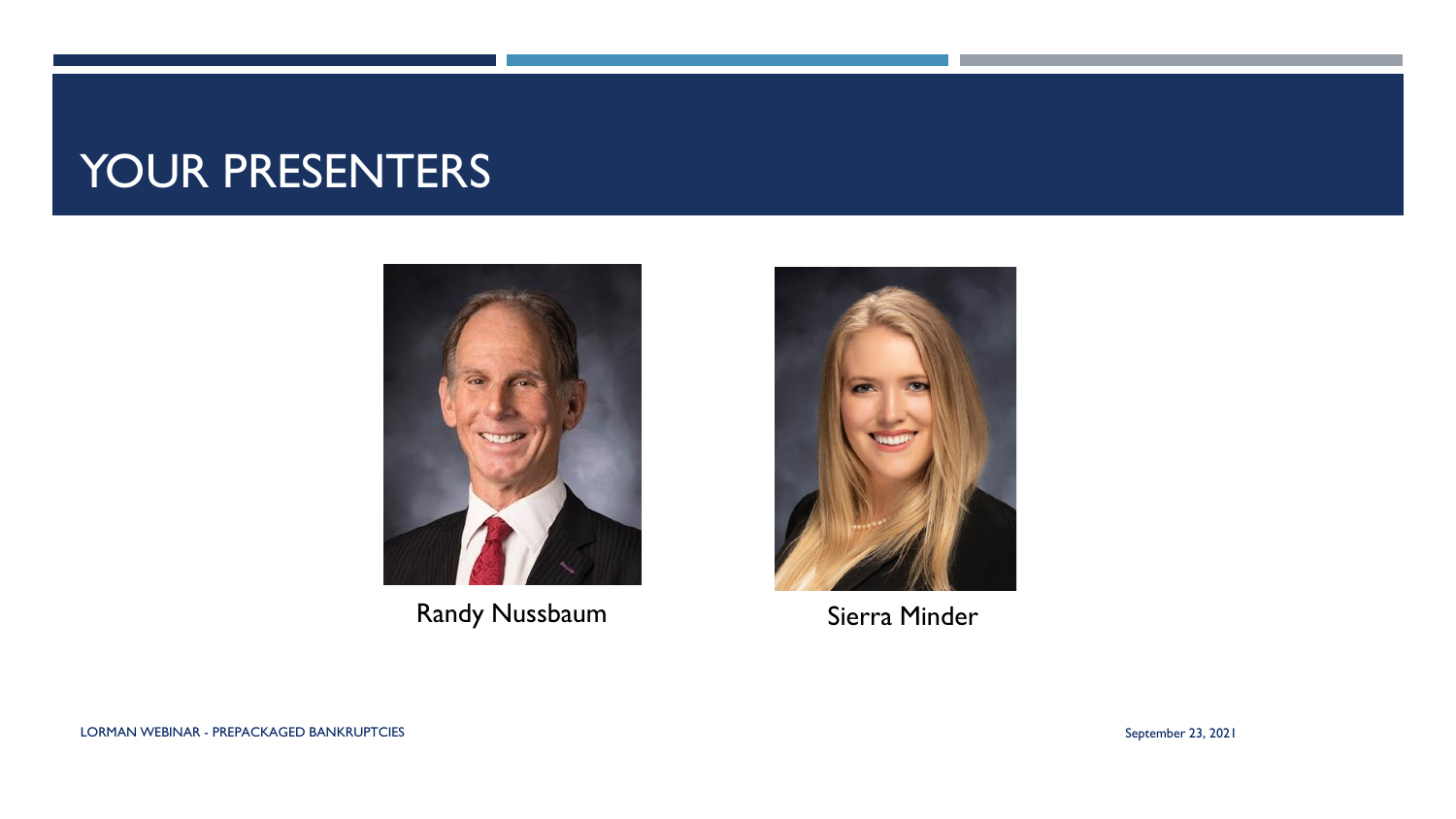#### BIOS



#### Randy Nussbaum

Sierra Minder

**Bankruptcy, Loan and Real Estate Workouts, Distressed Asset Resolution; Certified Bankruptcy Specialist (Arizona Board of Legal Specialization) and a Certified Business Bankruptcy Specialist (American Board of Certification)**

480-212-1682 **[Email](mailto:Nussbaum@SacksTierney.com)**

**Sierra Minder practices in the areas of bankruptcy and restructuring and litigation.**

480-425-2626 **[Email](mailto:minder@sackstierney.com)**



LORMAN WEBINAR - PREPACKAGED BANKRUPTCIES September 23, 2021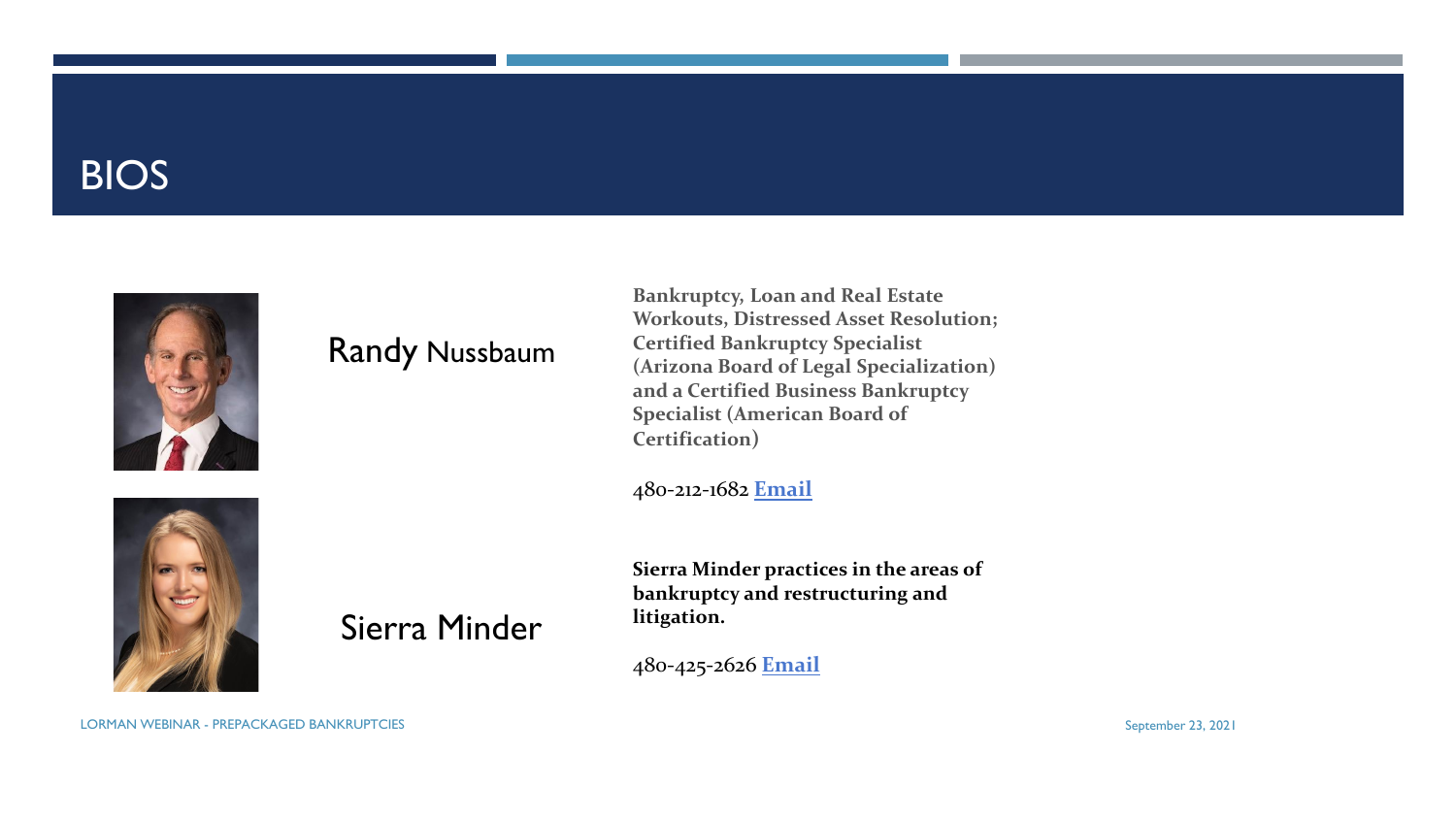#### PREPACKS IN A NUTSHELL

- Bankruptcy case where when petition is filed, the Plan of Reorganization is filed concurrently, and has already been approved by the entire creditor body.
- **Enforceable pre-petition agreement that binds parties to vote in favor of a Plan of** Reorganization.
- **Typically confirmed on expedited basis of 30-90 days.**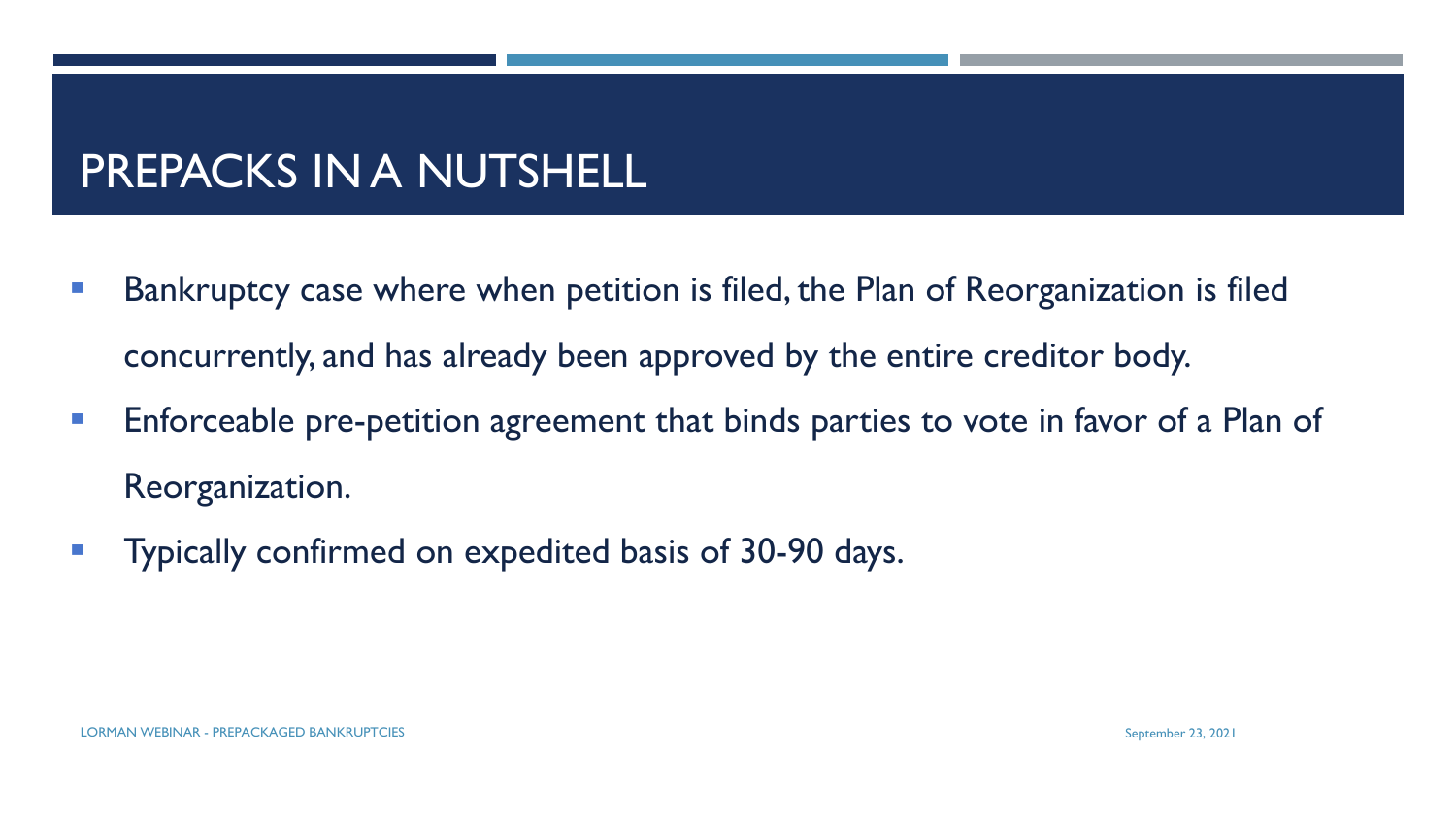## RESTRUCTURING SUPPORT AGREEMENTS (RSA)

- Contract outside of bankruptcy that dictates how bankruptcy case will go once initiated.
- Also know as a "lock-up" agreement.
- **Typically prohibits or limits creditor's ability to trade or sell claims.**
- **Nonbinding on the debtor and allows the debtor to exit the RSA and propose a** different.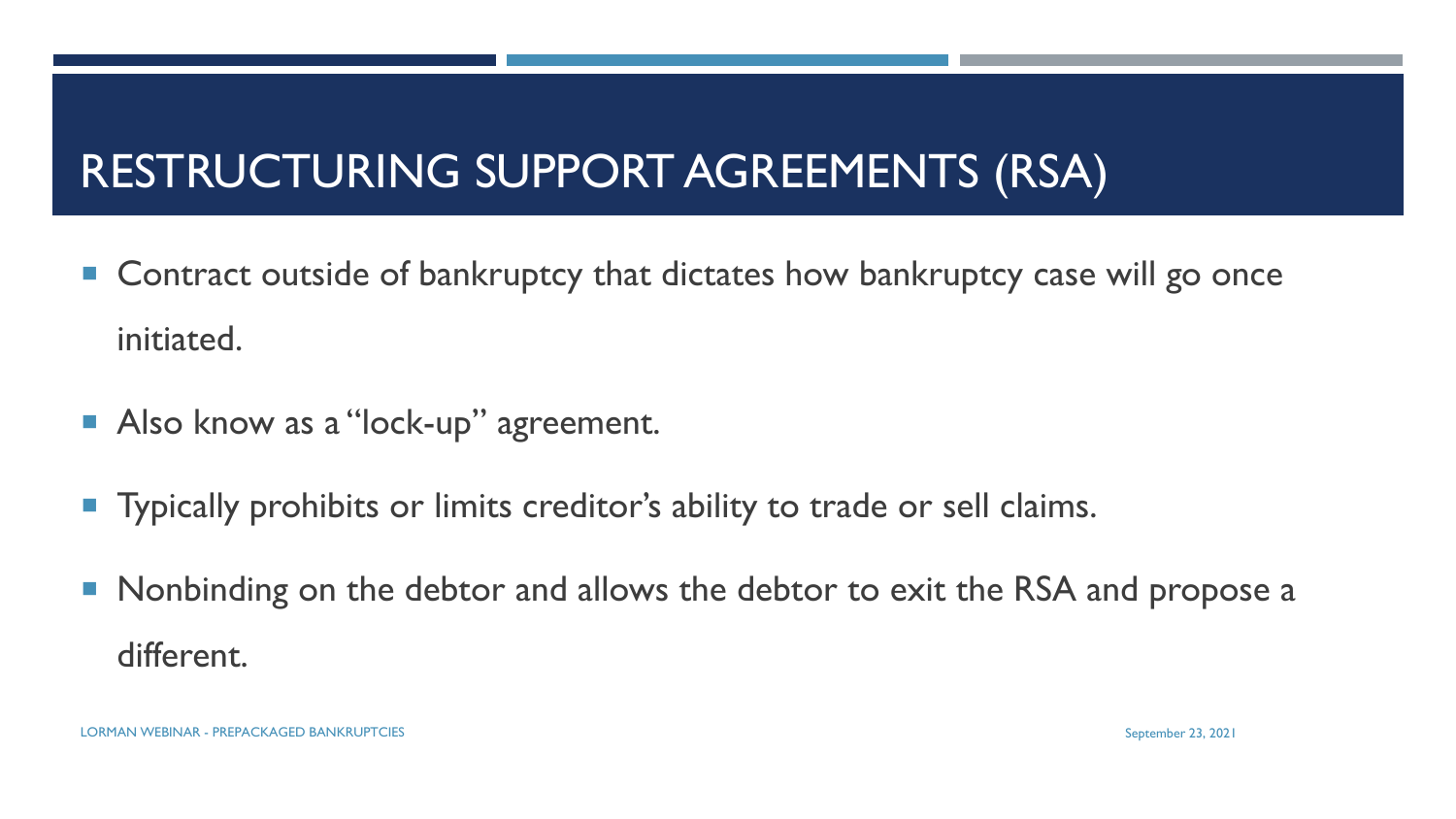### RESTRUCTURING SUPPORT AGREEMENTS (RSA) CONT.

- **Plan later, usually after the bankruptcy petition has been filed, if the RSA is not longer** in the debtor's estate's best interest.
- RSA must be assumed by the Debtor and approved by the court post-petition.
- However, they are accepted by the bankruptcy court and are binding.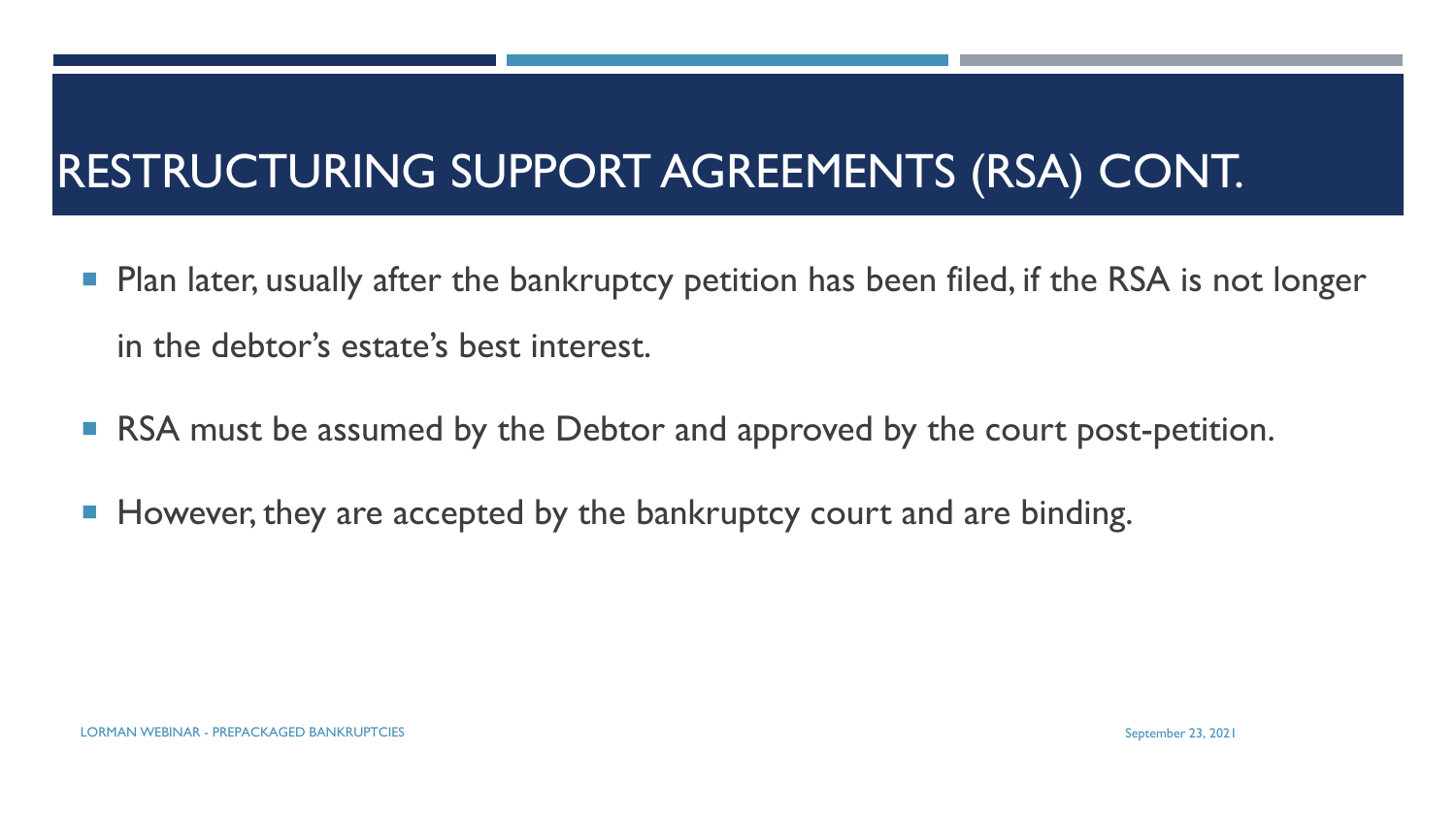#### DISCLOSURE STATEMENTS IN PREPACKAGED CASE

- Typically, expensive and intrusive part of a Chapter II case.
- **Must be approved by the court before any solicitations of votes can happen per** Section 1125(b).
	- o "acceptance or rejection of a Plan may not be solicited after the commencement of the case under this title. . . unless, at the time of or before such solicitation,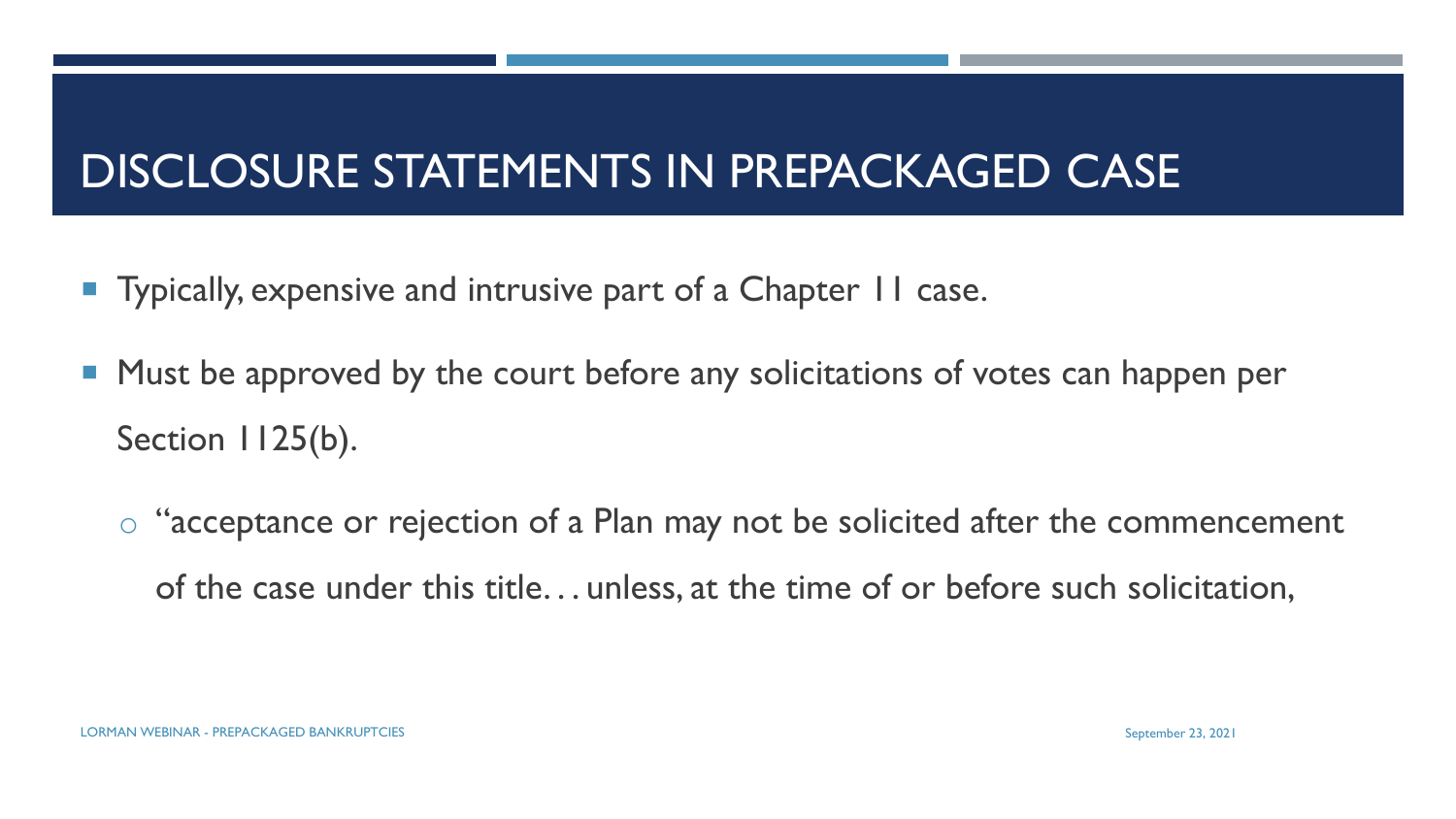### DISCLOSURE STATEMENTS IN PREPACKAGED CASE

- o disclosure statement approved, after notice and a hearing, by the court as containing adequate information."
- **Prepackaged cases get around this by soliciting votes before the case is filed. If the** Plan has enough votes already when it is filed, no required court approval of a disclosure statement.
- Per Section 1126(b) votes that are solicited pre-petition count as long as proper disclosures were made to the voting party prior to soliciting the vote.

LORMAN WEBINAR - PREPACKAGED BANKRUPTCIES September 23, 2021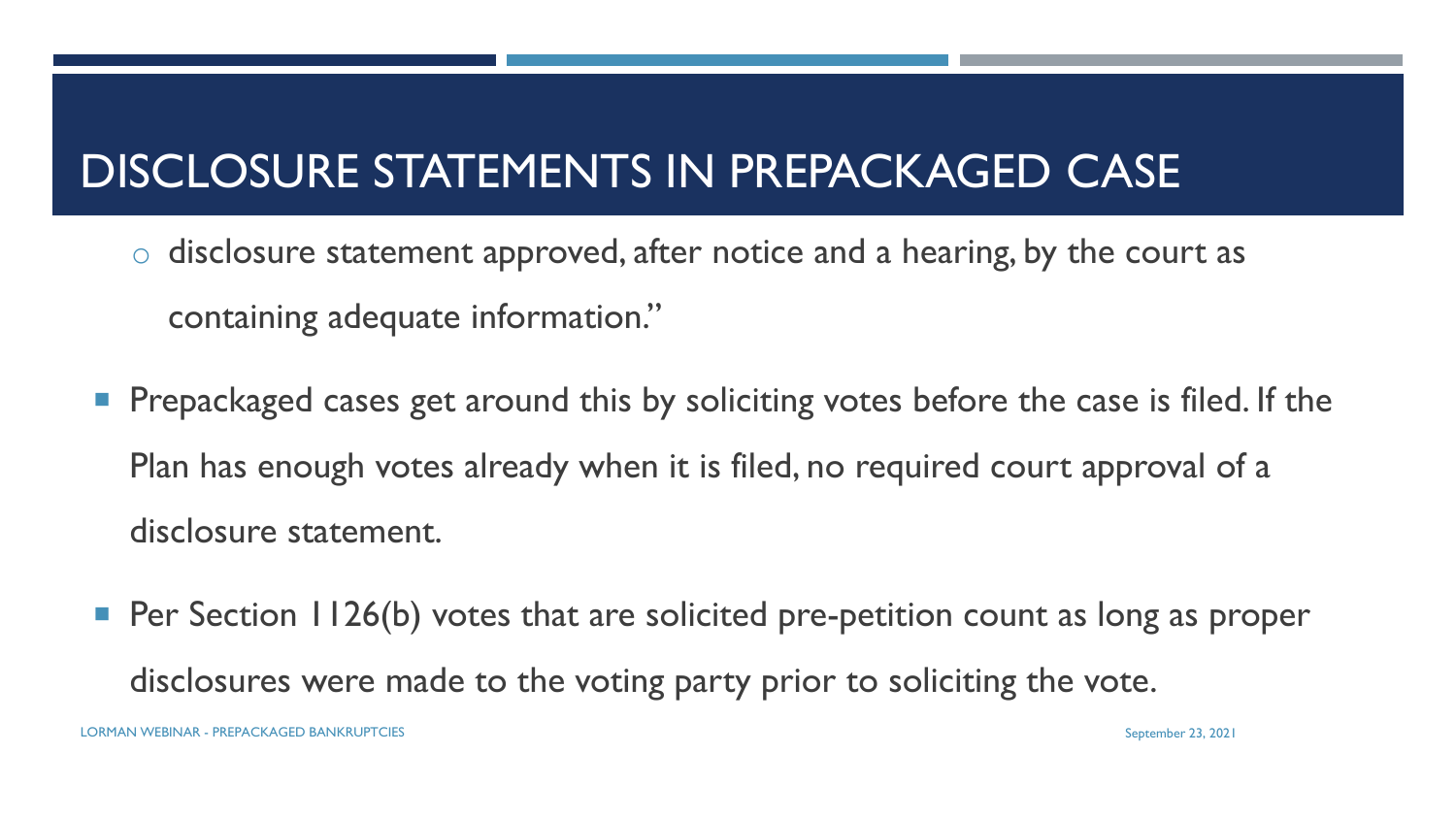#### CONFIRMATION OF PREPACKAGED CASE

- Court will approve the accepting votes and confirm the Plan if the pre-petition solicitation was proper.
	- Adequate disclosure required by Section 1125(a)(1).
	- Adequate notice to all creditors and equity holders required by Rule 3018(b).
	- Adequate length of voting period required by Rule 3018(b).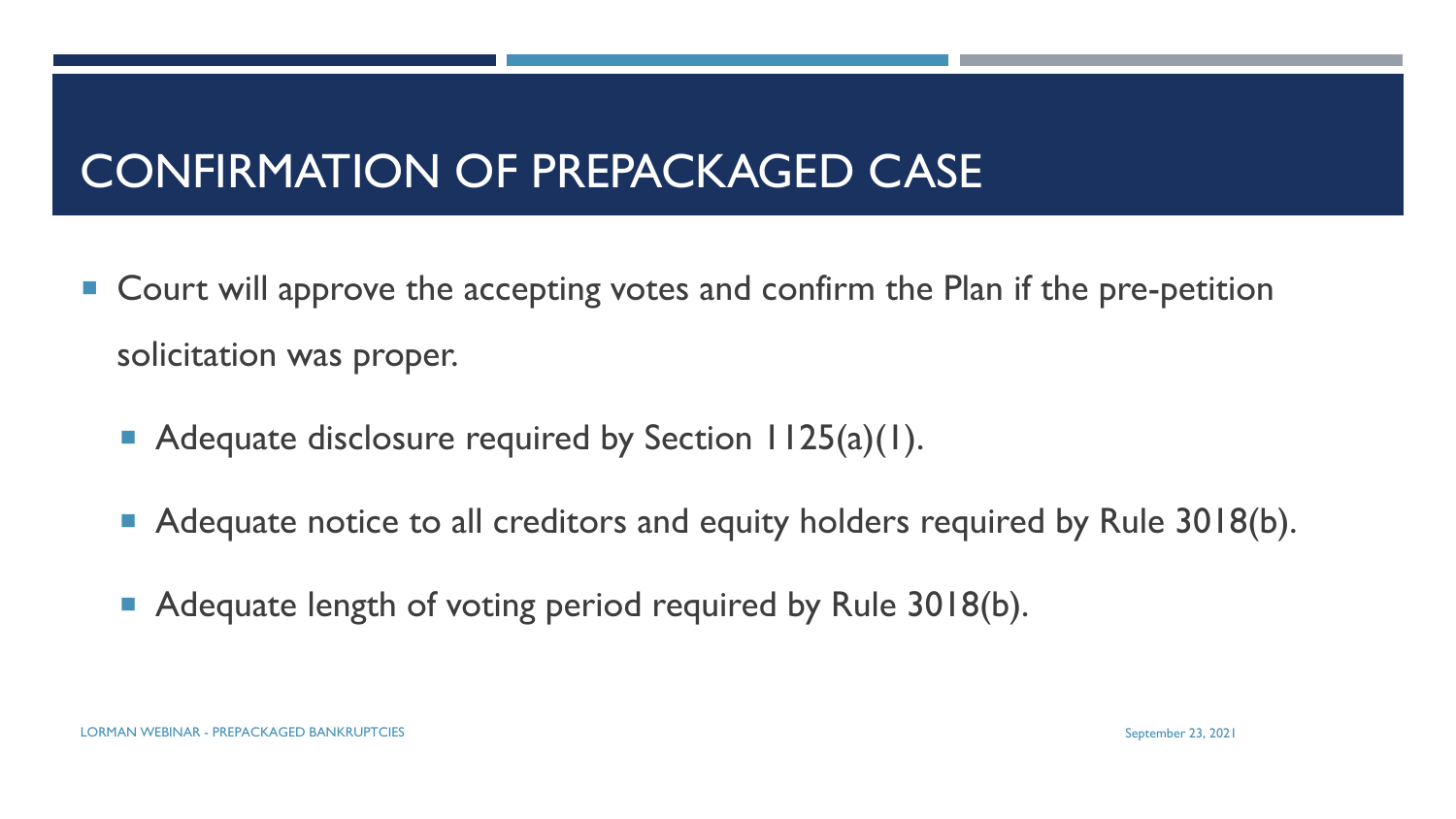#### WHAT SITUATIONS ARE IDEAL FOR A PREPACKAGED BANKRUPTCY?

- **Nota** When the treatment of the primary creditors requires impairment of other creditors for the Plan to be feasible.
- **Notal 19 Exercity Mean index 10 Feanu in Analysis 1** Figures 1 Figures 1 Figures 1 Figures 1 Figures 1 Figures 1 Figures 1 Figures 1 Figures 1 Figures 1 Figures 1 Figures 1 Figures 1 Figures 1 Figures 1 Figures 1 Figures

"unraveling" if any party changes its position.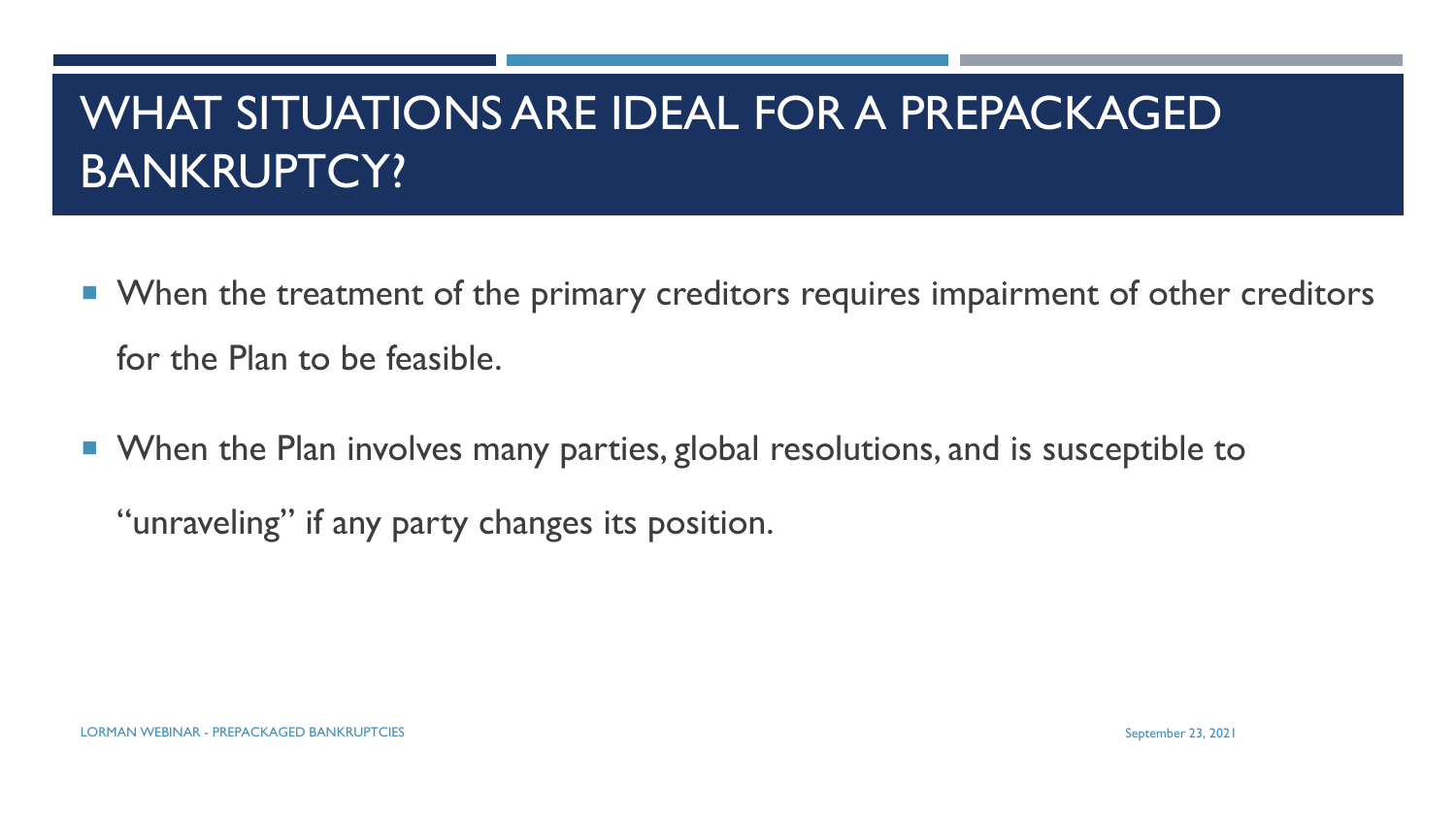### WHAT SITUATIONS ARE IDEAL FOR A PREPACKAGED BANKRUPTCY? CONT.

- **Typically seen in large companies with all primary parties being represented by** sophisticated transactional counsel.
- **The unsecured creditor body is dominated by a primary creditor.**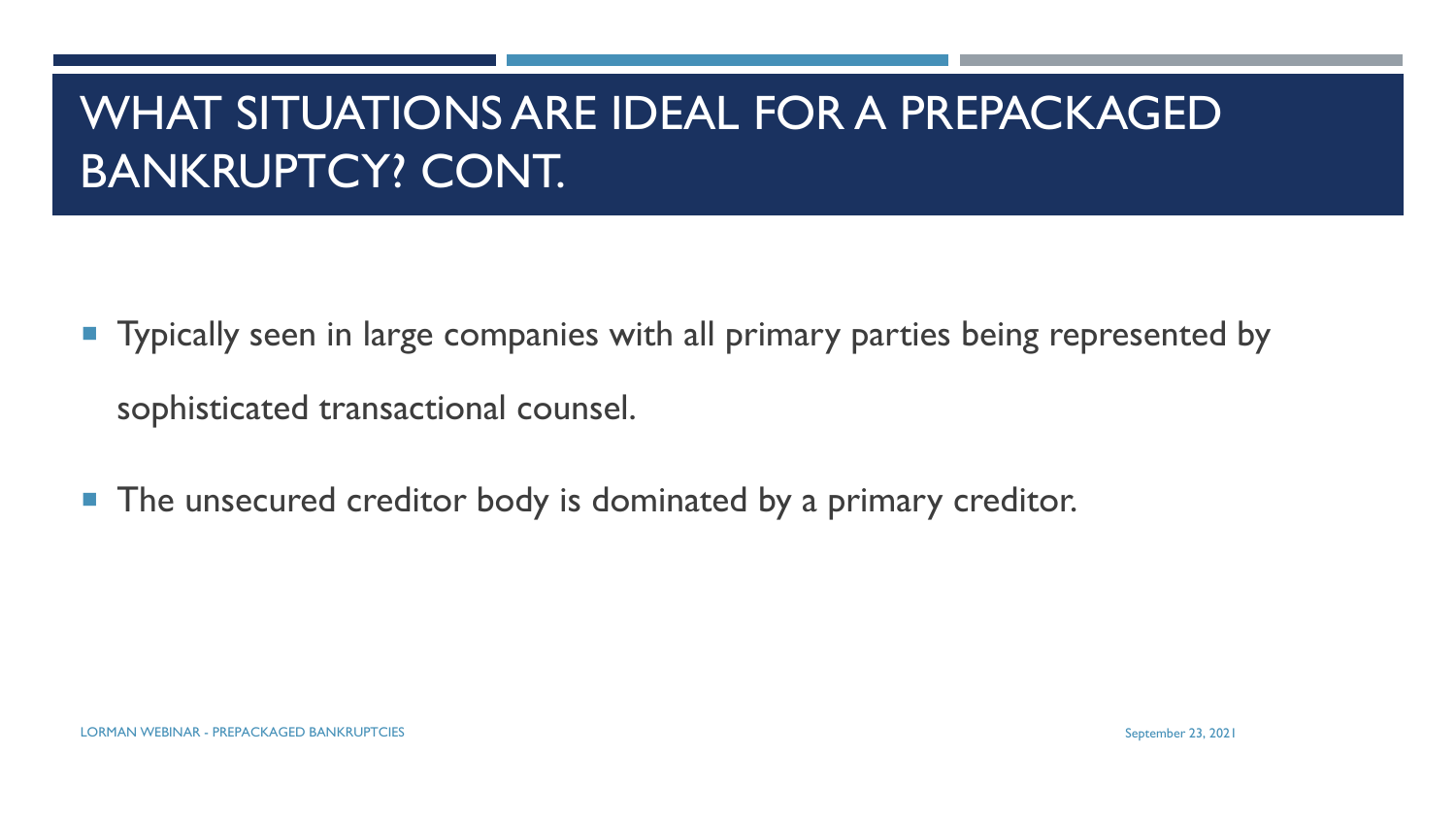#### BENEFITS TO A PREPACKAGED BANKRUPTCY

- **E** Almost no disruption to business.
- As far as bankruptcy goes, best PR option.
- **E** Very quick.
- **Prevents minority creditors from meddling, driving costs up, and** being a distraction to the reorganization.
- No disclosure statement needed.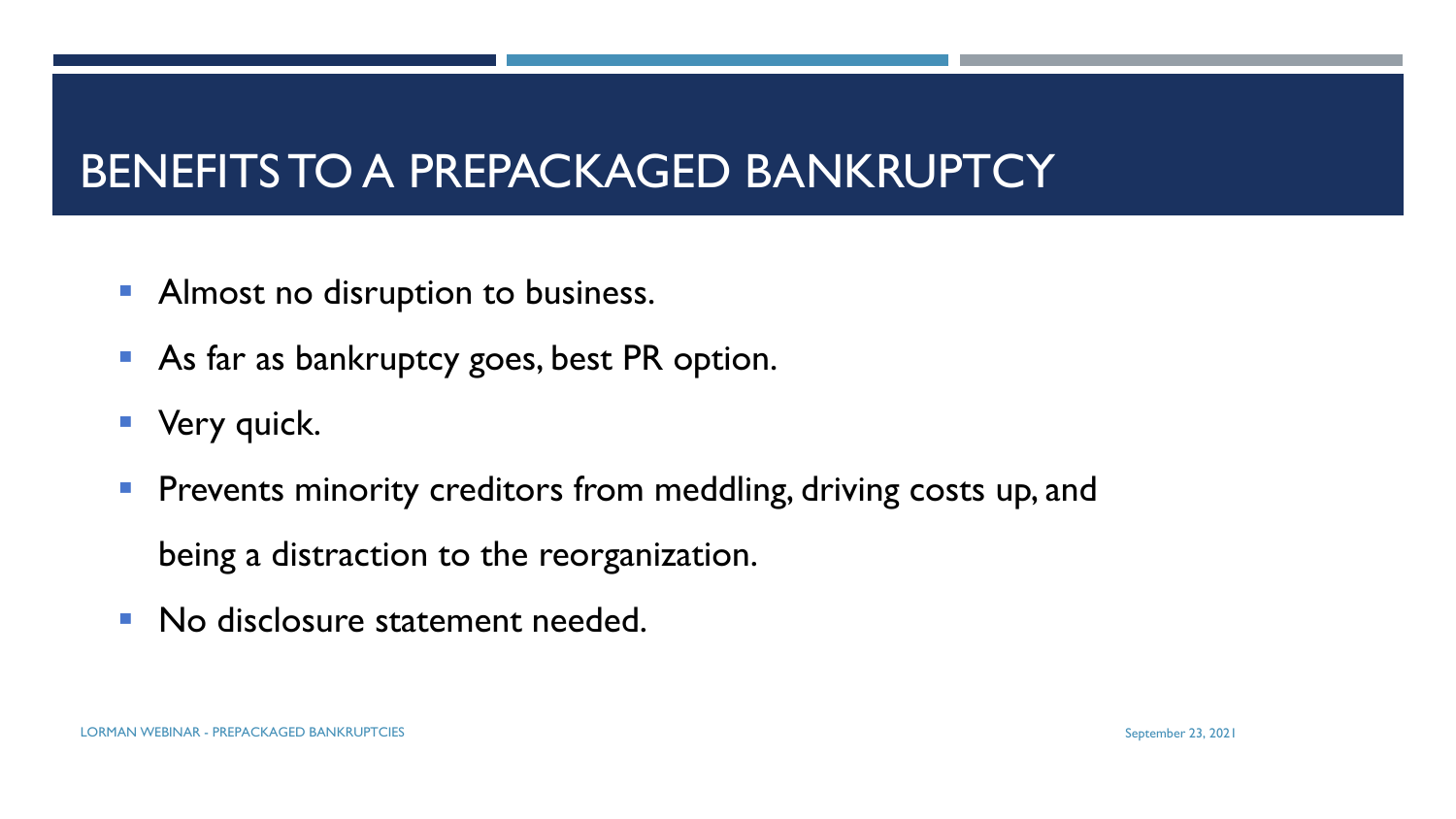#### BENEFITS TO A PREPACKAGED BANKRUPTCY CONT.

- No opportunity for opposing Plan to be filed.
- **DIP financing can be used.**
- **Potential tax benefits.**
- **Preference transfers can be avoided.**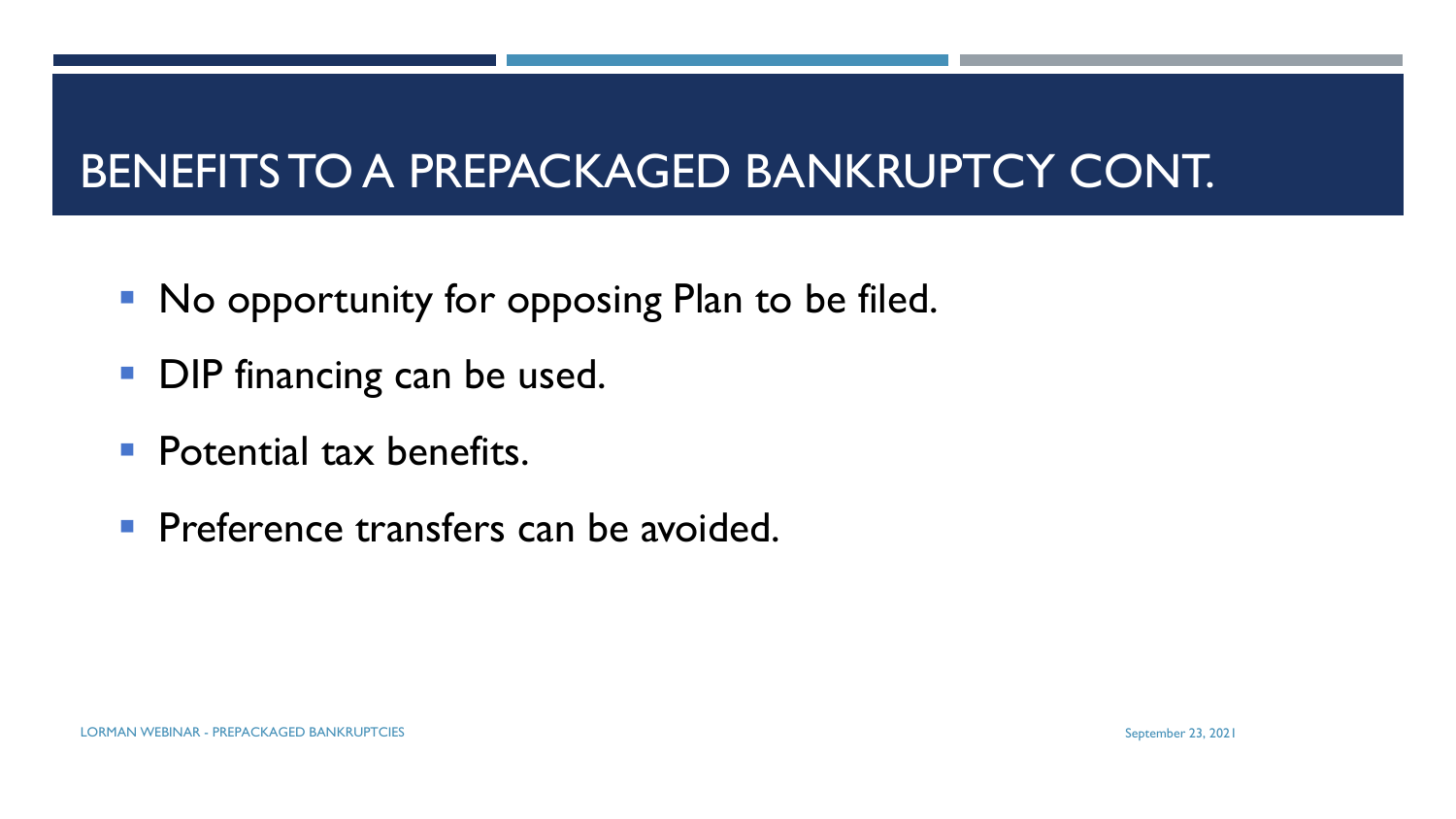#### BENEFITS TO A PREPACKAGED BANKRUPTCY CONT.

- **E** Allows assets to be sold free and clear of liens.
- Do not have to file Schedules.
- Allows for non-consenting creditors to be "crammed down."
	- o Binding on rejecting creditors as long as majority of a creditor class has approved the treatment.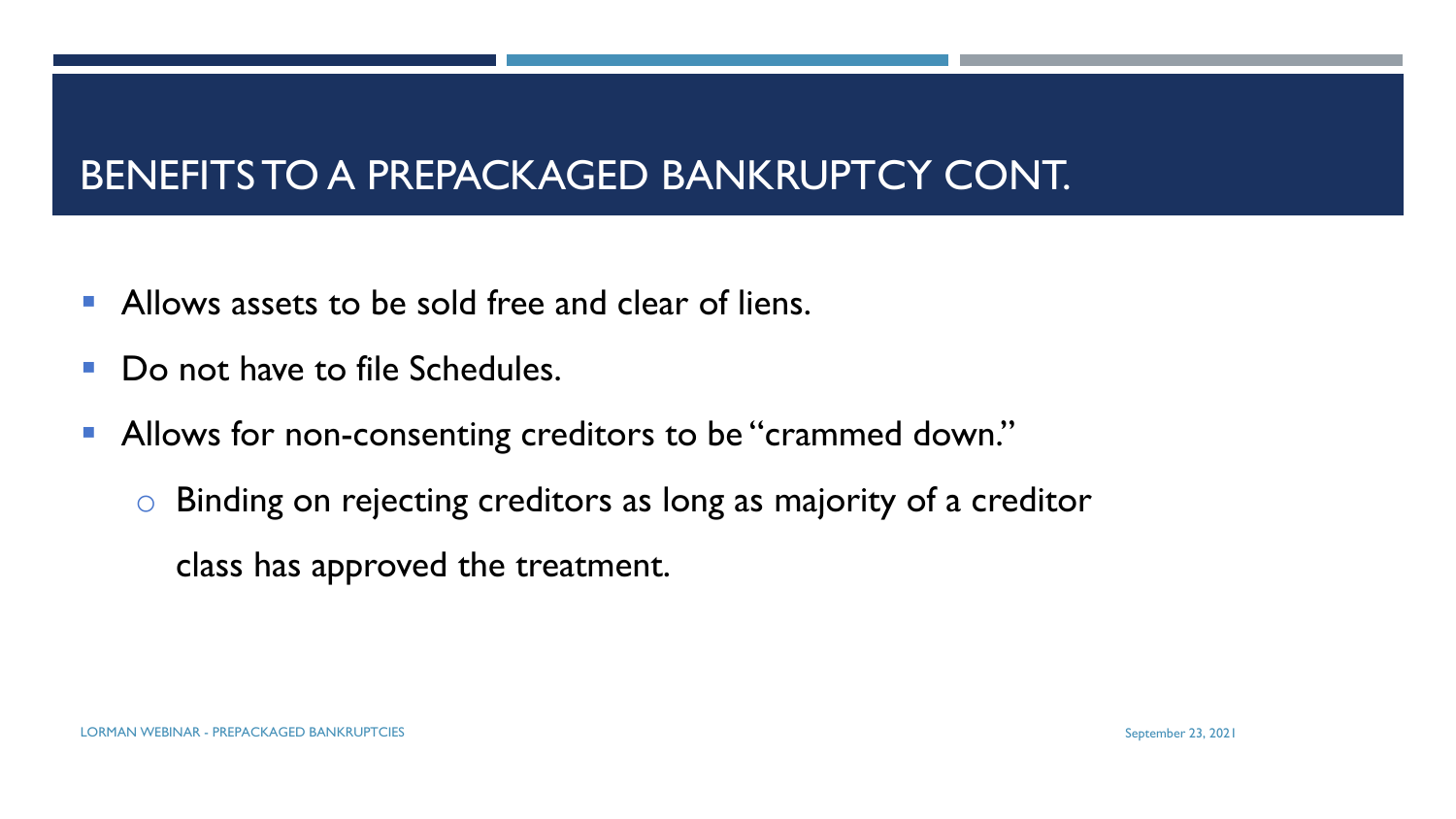#### BENEFITS TO A PREPACKAGED BANKRUPTCY CONT.

- $\circ$  Majority is  $\frac{1}{2}$  of class members and 2/3 of total class claim amount.
- **· High probability of obtaining successful Chapter 11** reorganization.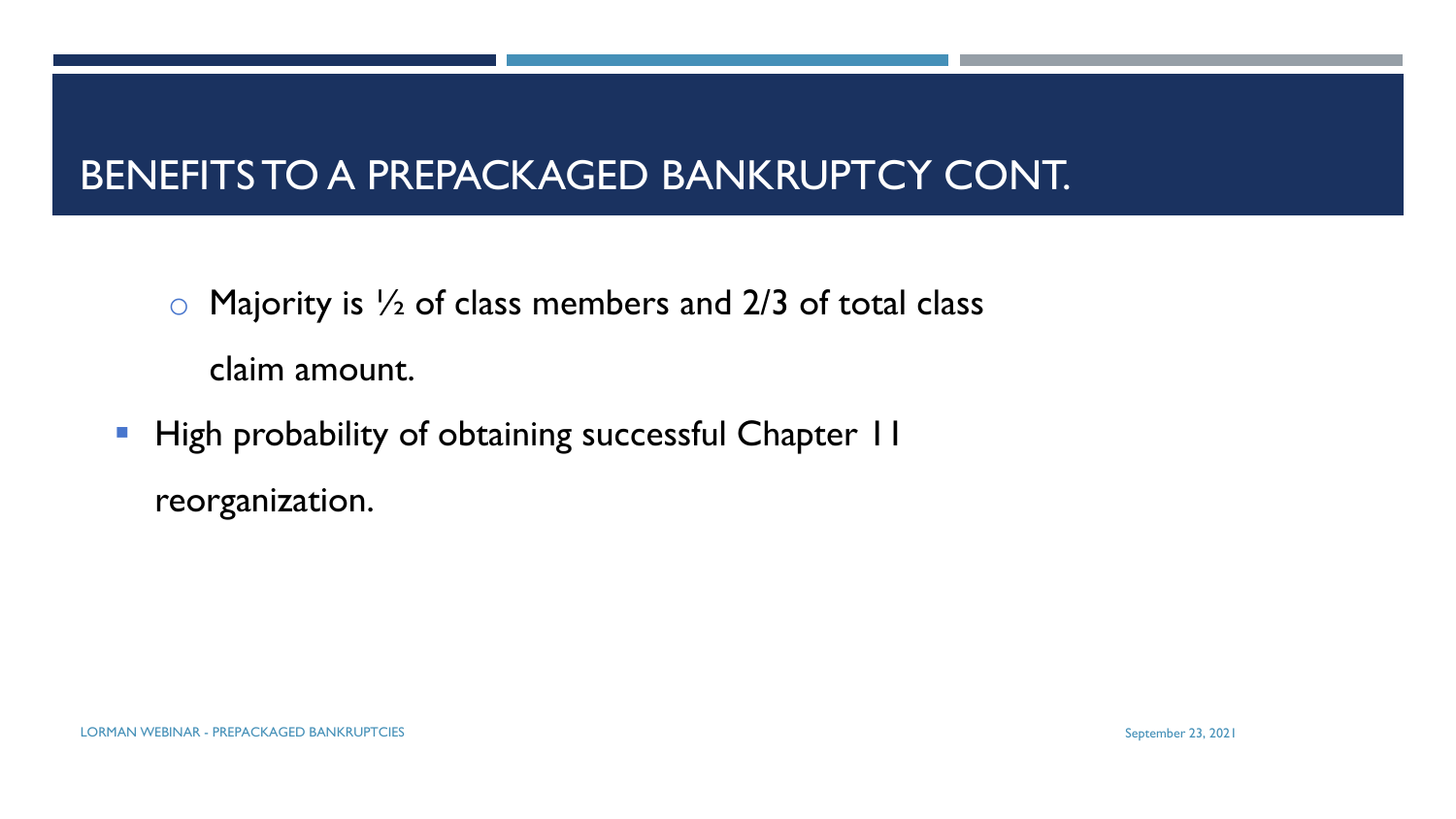#### RISKS OF PREPACKAGED BANKRUPTCY

- No automatic stay during negotiations.
- **Possible that solicitation is found inadequate and must be repeated and disclosure** statement filed.
- **If unsecured creditors are not paid in full, a creditor's committee is usually appointed.**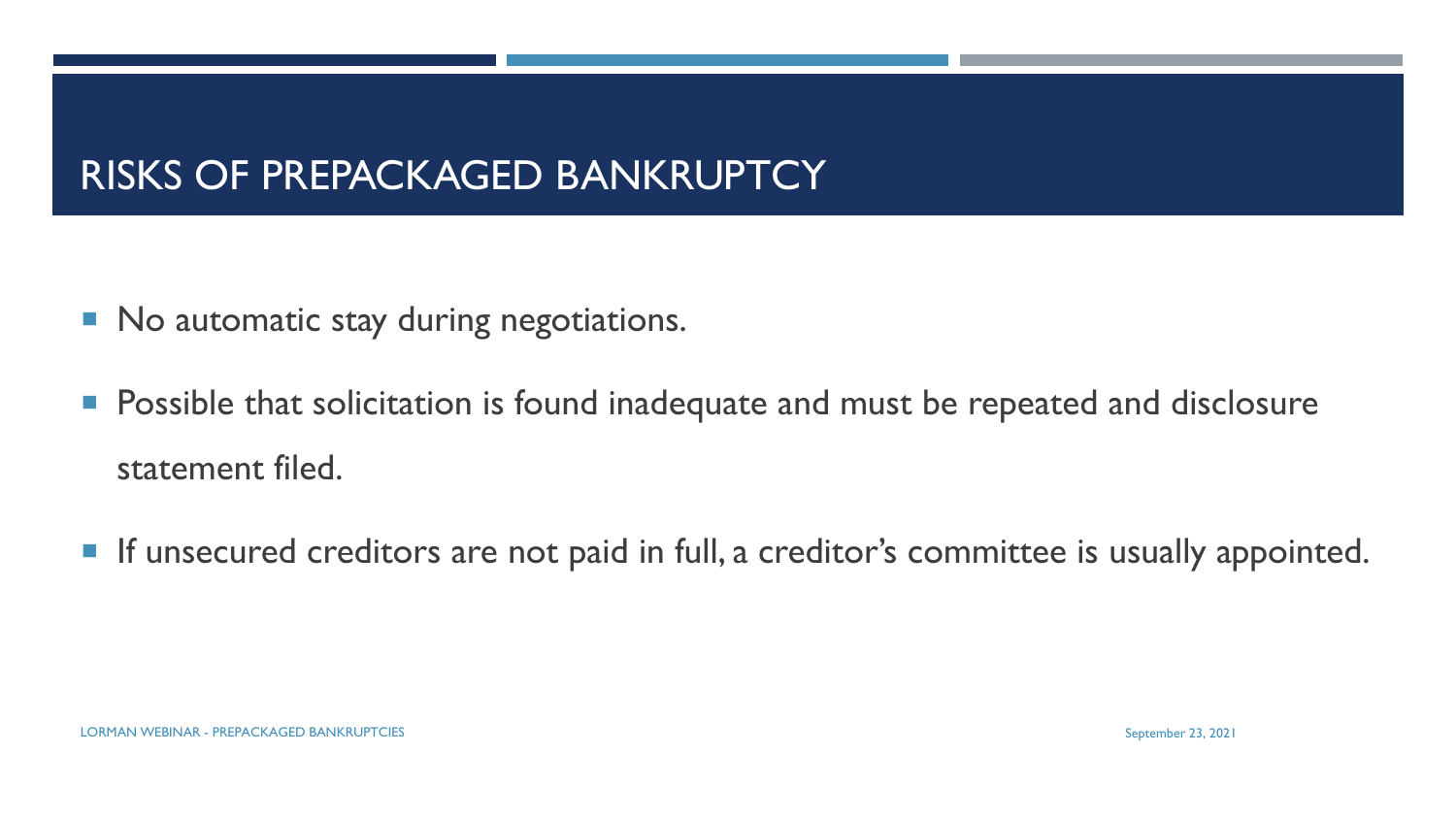#### RISKS OF PREPACKAGED BANKRUPTCY

- Alerts creditors to plan to file for bankruptcy, which could lead to state court proceedings, or even an involuntary bankruptcy petition being filed, before an RSA is reached with primary or majority creditors.
- **Potential issues with equity holders.**
- **Typical risks of filing for bankruptcy that can't be avoided.** 
	- o Certain operational restrictions once operating as a debtor-in-possession.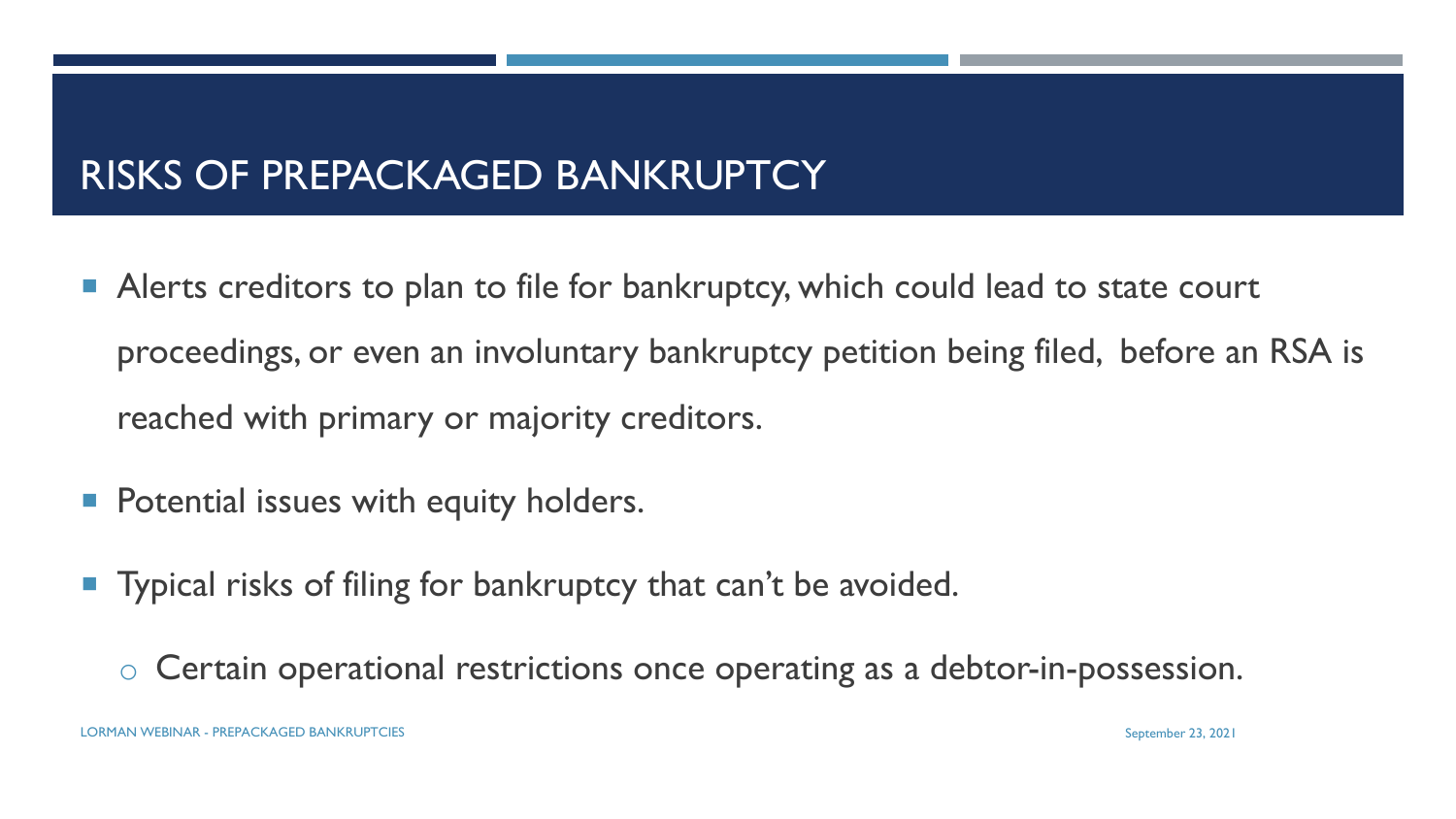#### RISKS OF PREPACKAGED BANKRUPTCY CONT.

- Administrative hassles bank accounts and reporting requirements.
- **Potential for trustee to be appointed or required new management.**
- Negative public perception.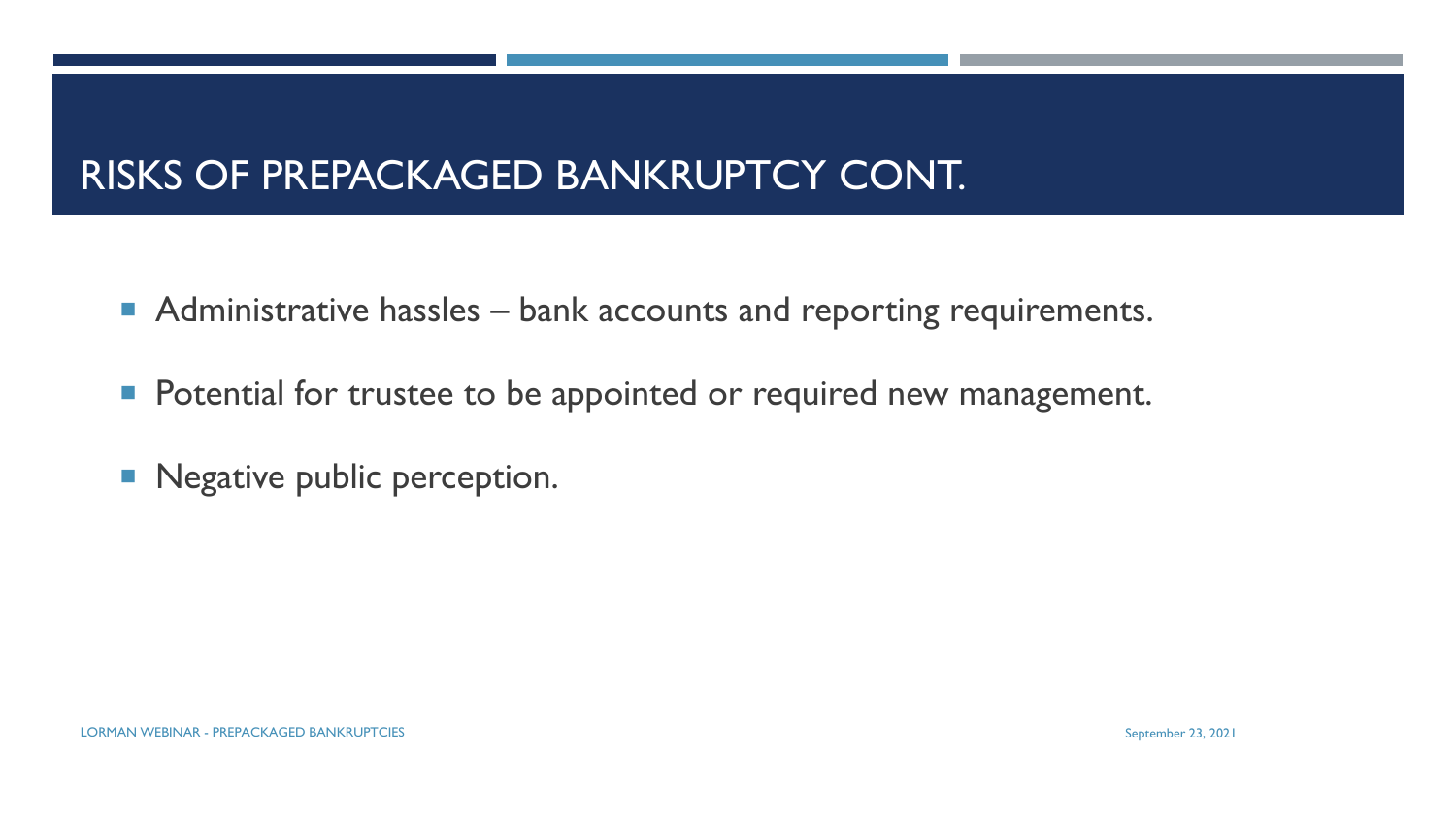#### LEASES AND EXECUTORY CONTRACTS IN A PREPACK

- **The debtor can rely on the Bankruptcy Code protections and assume or reject** leases.
- **This is a large benefit not available with out of court restructurings.**
- Additionally, the Bankruptcy Code limits the amount of rejection damages.
- **If a debtor is able to reach an agreement with its secured creditors but not its** landlord, a prepackaged bankruptcy can be quick and effective.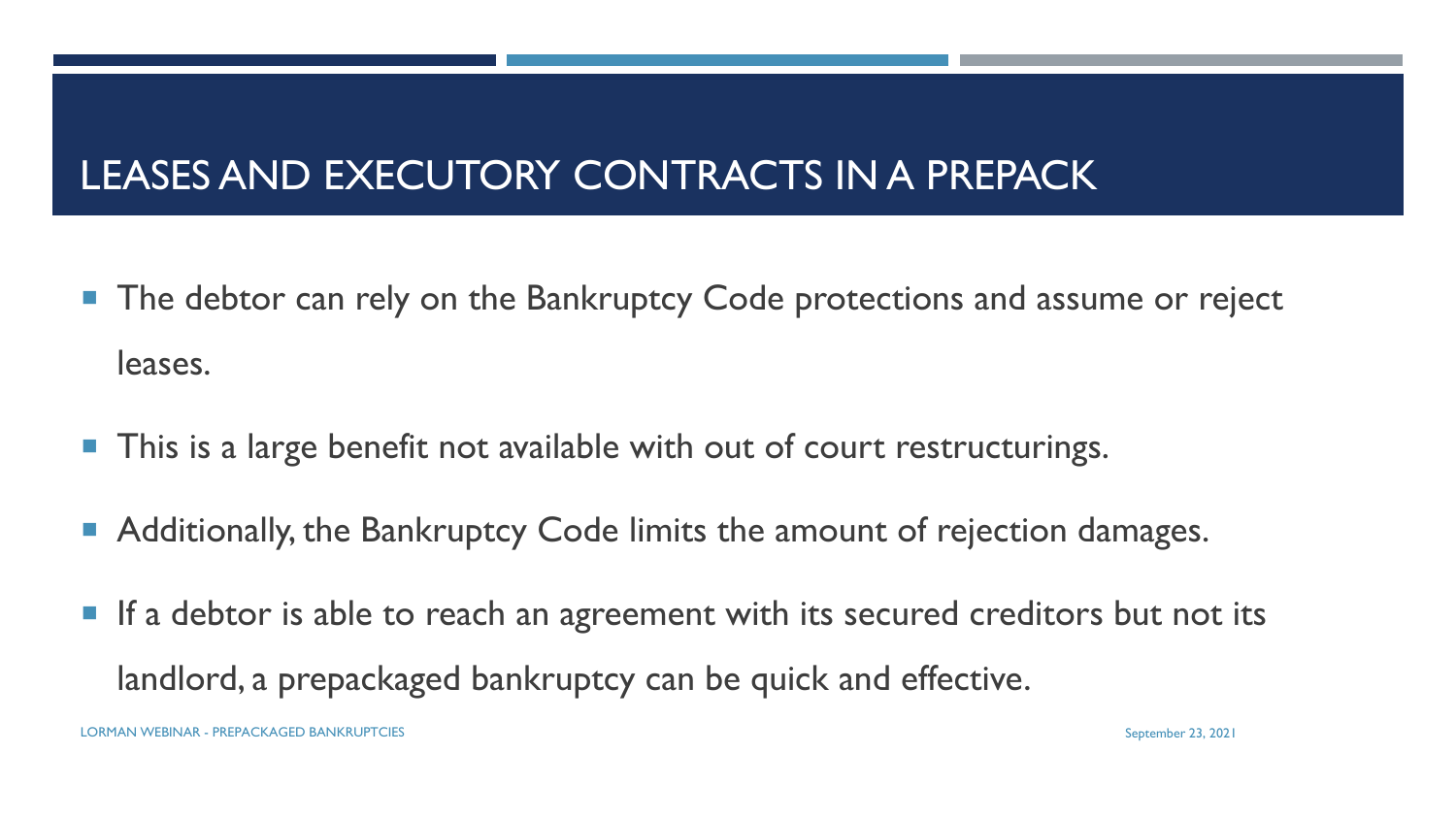#### PREPACKAGED IN SUBCHAPTER V- SMALL BUSINESS DEBTORS?

While there is nothing that precludes a small business debtor from engaging in a prepackaged bankruptcy, many of the benefits of a pre-pack are non applicable to Debtor filing under the new Subchapter V of the Bankruptcy Code.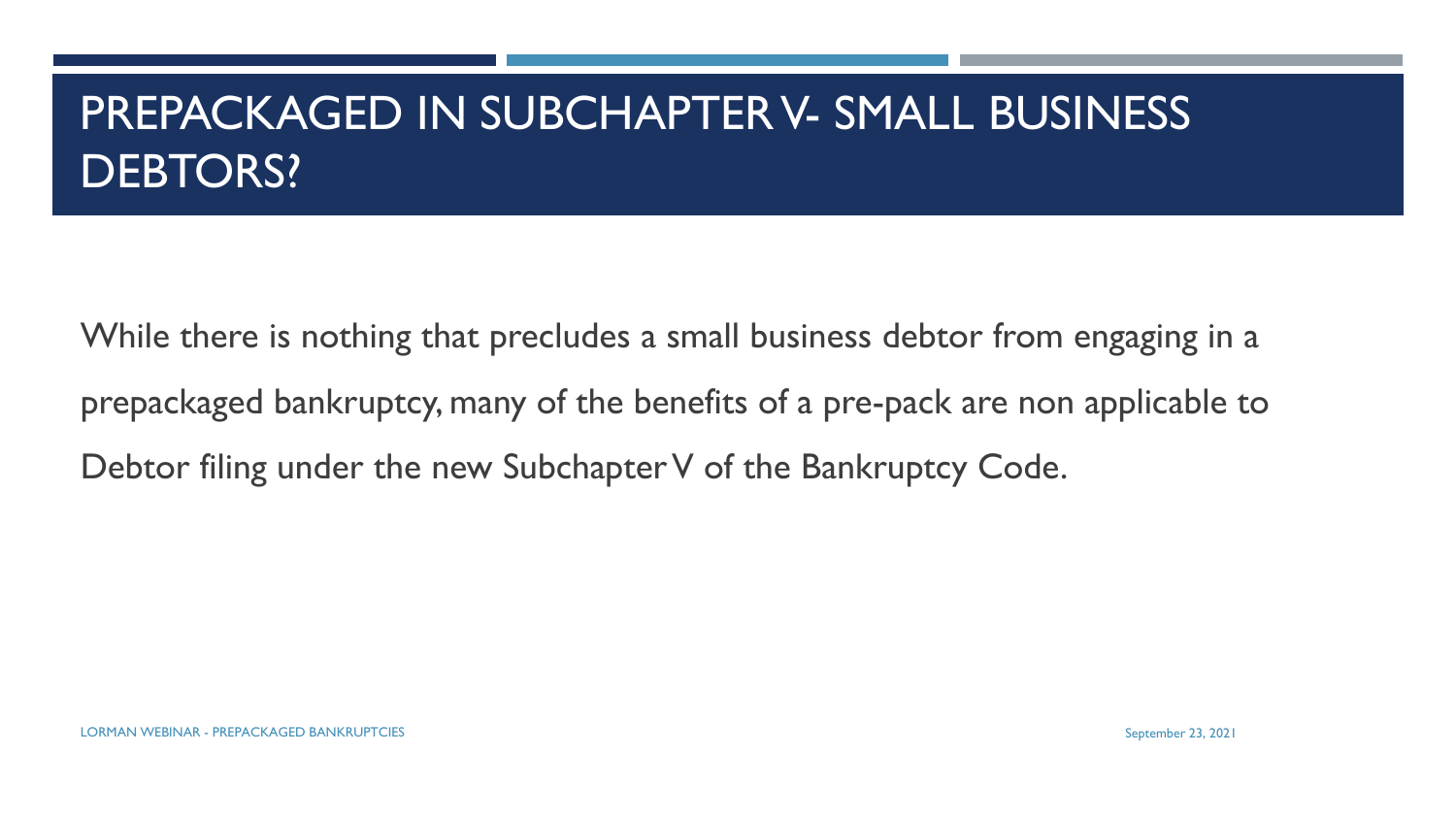#### DEFINITION OF SMALL BUSINESS DEBTOR

- A "small business debtor" can be:
	- o an individual or an entity,
	- o engaged in commercial or business activities,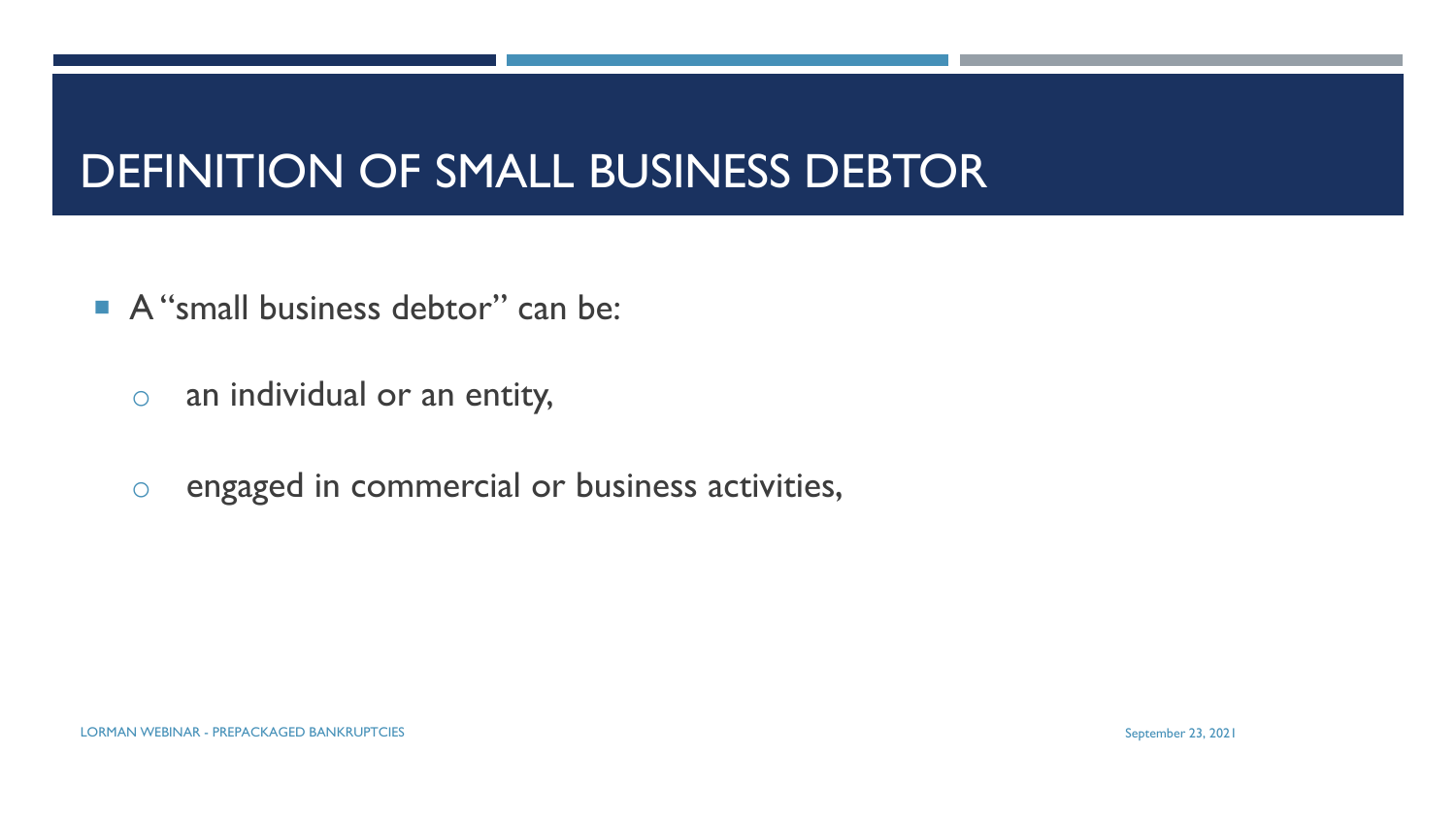#### DEFINITION OF SMALL BUSINESS DEBTOR

- o whose total aggregate, non-contingent and liquidated, debts, both secured and unsecured, are not more than \$2,725,625, **which has been increased to \$7.5 million, temporarily, under the Cares Act**, and
- o not less than 50% of which arose from commercial or business activities.
- Subchapter V is voluntary and optional to the debtor; only the debtor may elect to have the subchapter apply to it.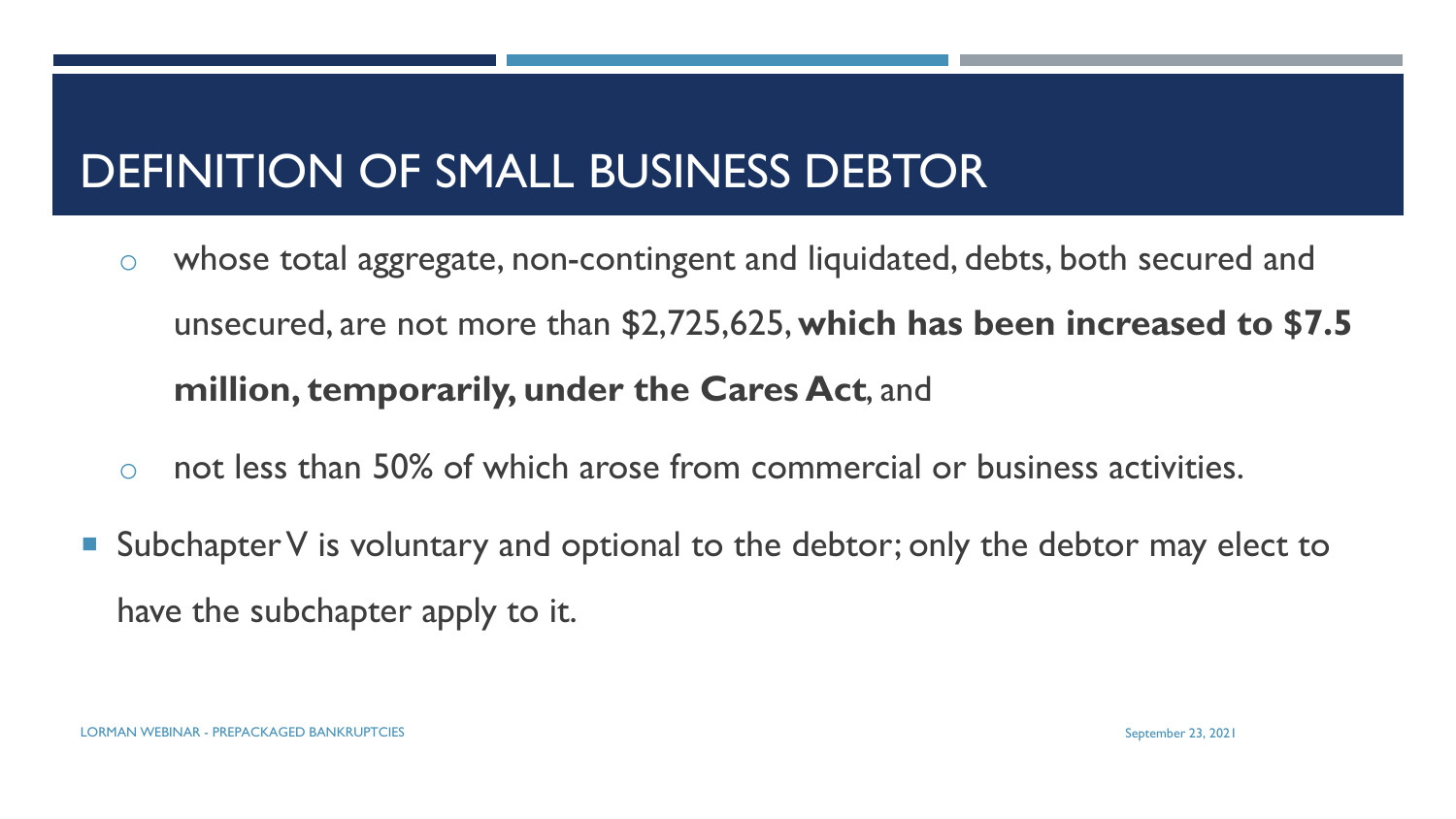### BENEFITS OF SMALL BUSINESS REORGANIZATION ACT

Among the benefits of the Small Business Reorganization Act are:

- **The small business debtor remains in possession of its assets and operates its business, as a** debtor-in-possession, during the pendency of the case (just as in a traditional Chapter 11).
- Only the small business debtor may file a Plan of reorganization, but it has to be filed within 90 days of the bankruptcy filing (but this deadline may be extended by the court if the need for the extension is attributable to circumstances beyond the debtor's control). There is no ability of creditors to file a competing plan of reorganization or liquidation.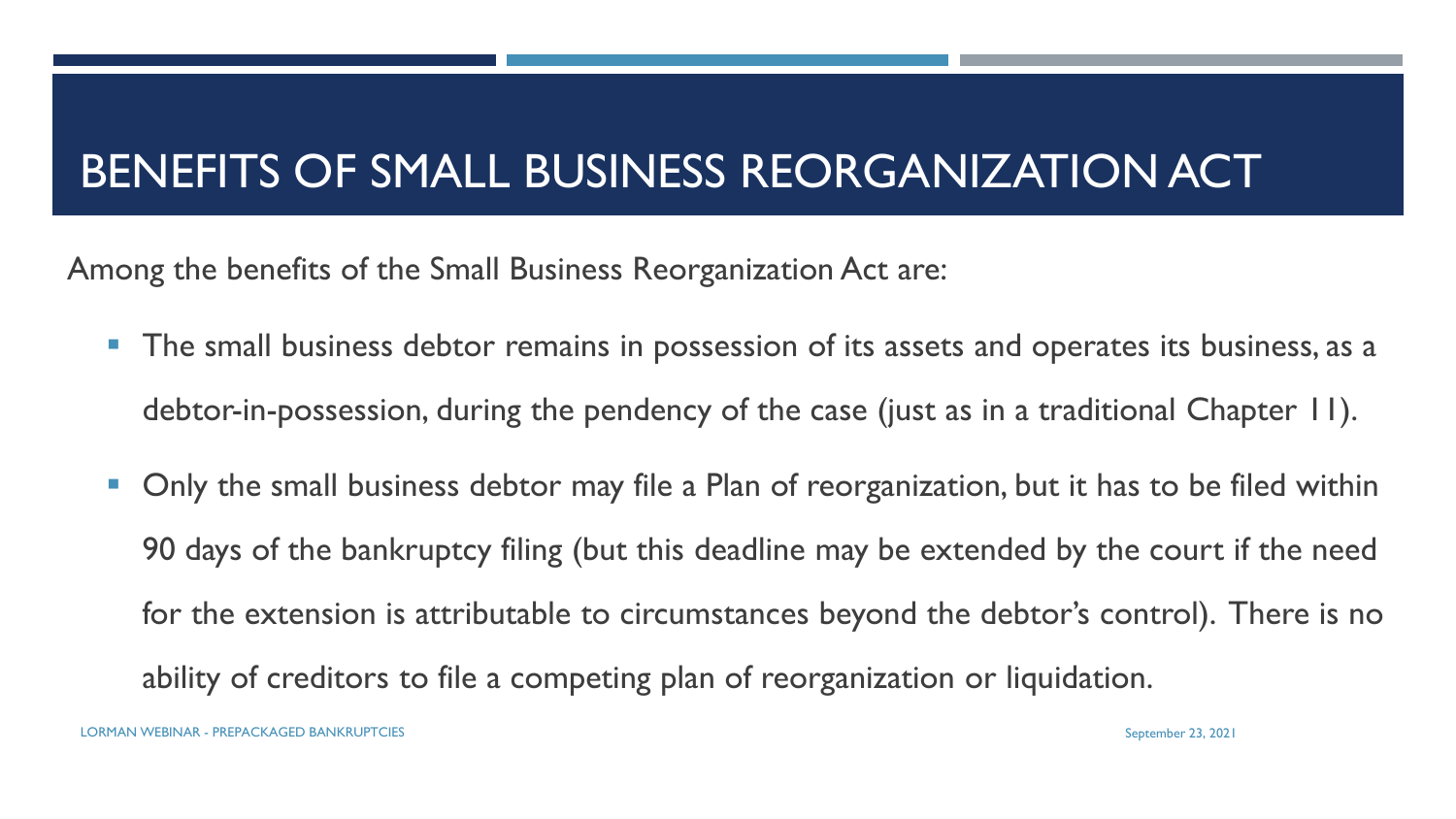#### BENEFITS OF SMALL BUSINESS REORGANIZATION ACT CONT.

- The Bankruptcy Court may confirm a plan of reorganization even if no class of creditors votes in favor of it and all classes reject it.
- The Court may confirm a plan over unsecured creditors' objections and allow the small business debtor's owners to retain their ownership interests, even if the unsecured creditors are not paid in full, so long as the small business debtor commits all of its "projected disposable income" for a period of three to five years to payments to creditors.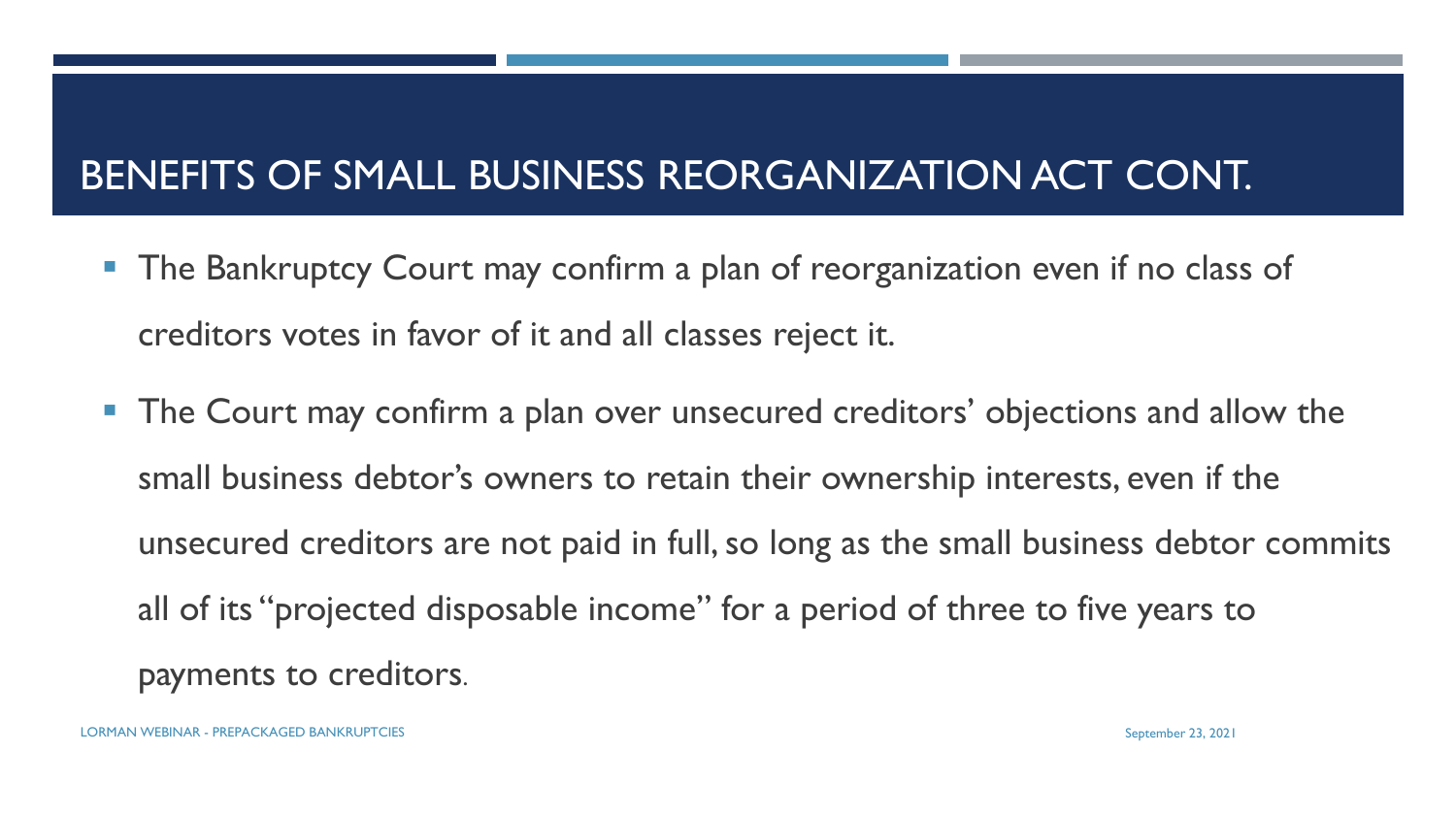#### BENEFITS OF SMALL BUSINESS REORGANIZATION ACT (CONT.)

- There is no need for a small business debtor's owners to contribute "new value" in order to retain their ownership interests. This change abolishes the prior "absolute priority rule," which proved very challenging for small businesses to overcome in traditional Chapter 11 reorganizations.
- A disclosure statement is not required, so long as the Plan of reorganization provides (i) a brief history of the debtor, (ii) a liquidation analysis, and (iii) projections demonstrating the small business debtor's ability to make payments under the Plan.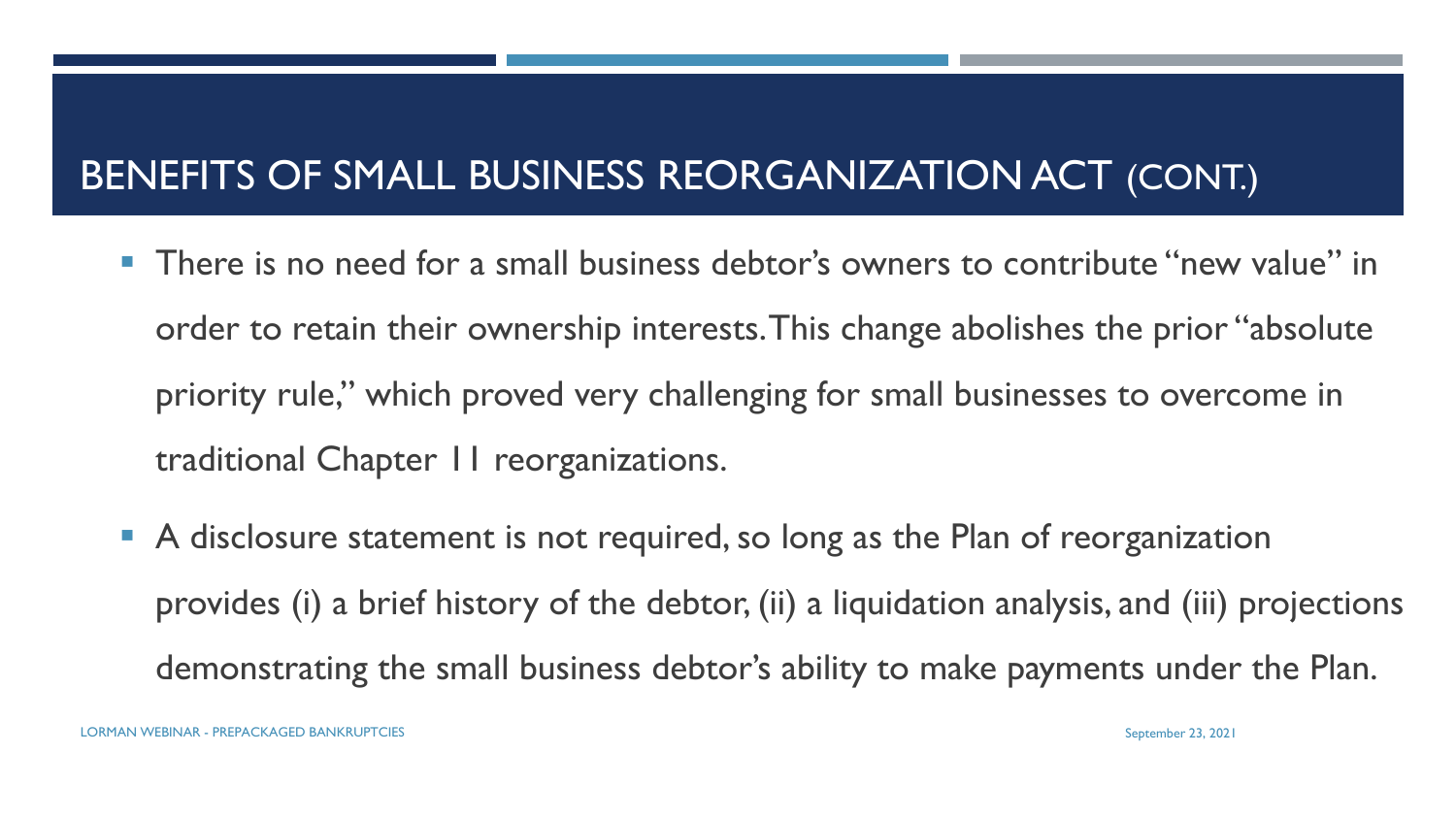#### BENEFITS OF SMALL BUSINESS REORGANIZATION ACT (CONT.)

- No creditors committee will be appointed, unless otherwise ordered by the Court.
- The small business debtor does not have to pay fees to the United States Trustee's Office.

These provisions will make it much easier and less expensive for small business debtors to reorganize.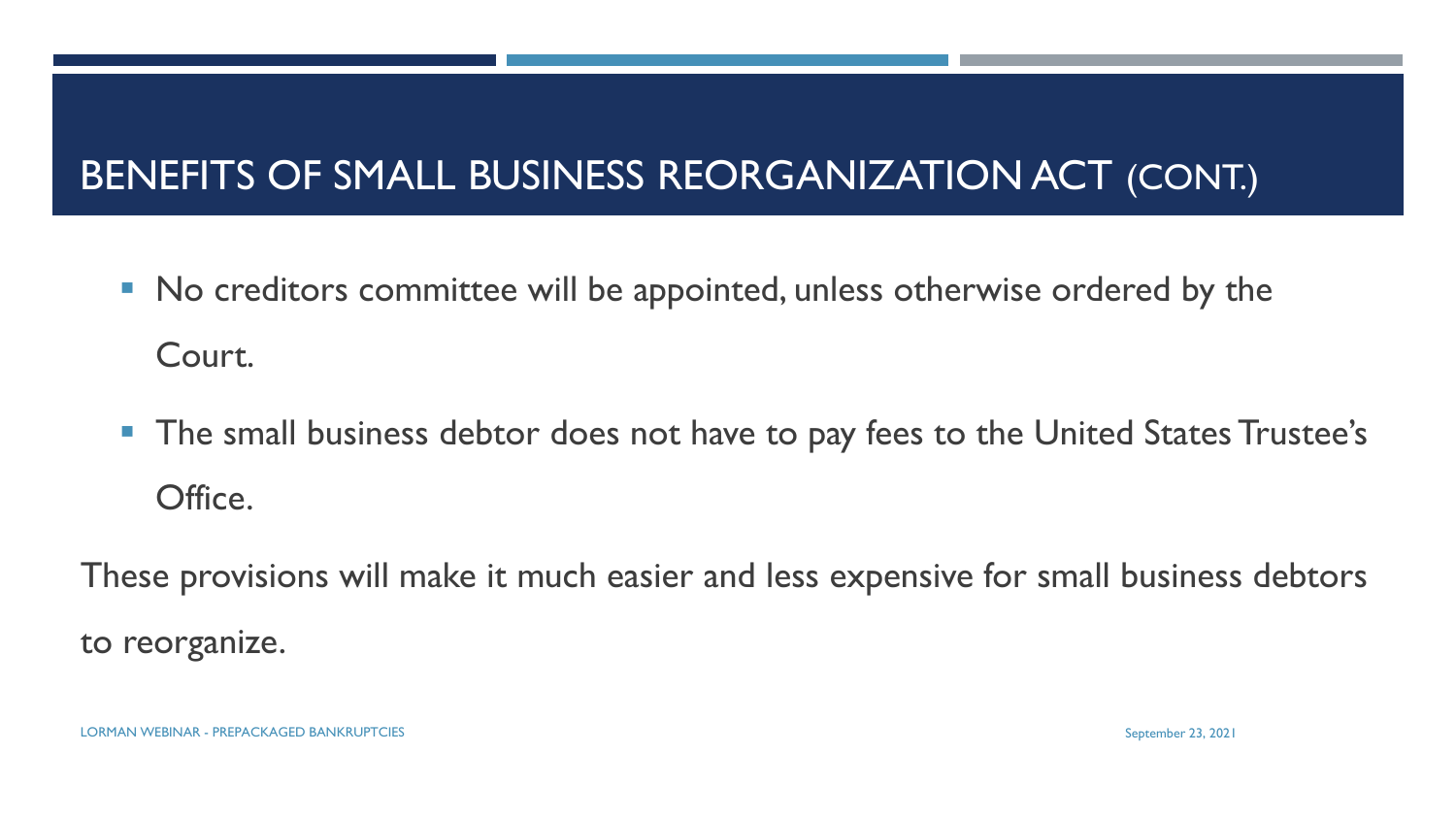### SUBCHAPTER V VERSUS CHAPTER 11

- A Subchapter V is designed to be far quicker with more immediate deadlines;
- You can circumvent many of the normal steps of a Chapter II in a Subchapter V;
- If handled properly, a Subchapter V should be far less expensive than a Chapter II;
- $\blacksquare$  No absolute priority rule in a Subchapter V;
- Creditor consent is not needed to confirm a plan;
- No disclosure statement is needed; and
- **Only the debtor can file a plan.**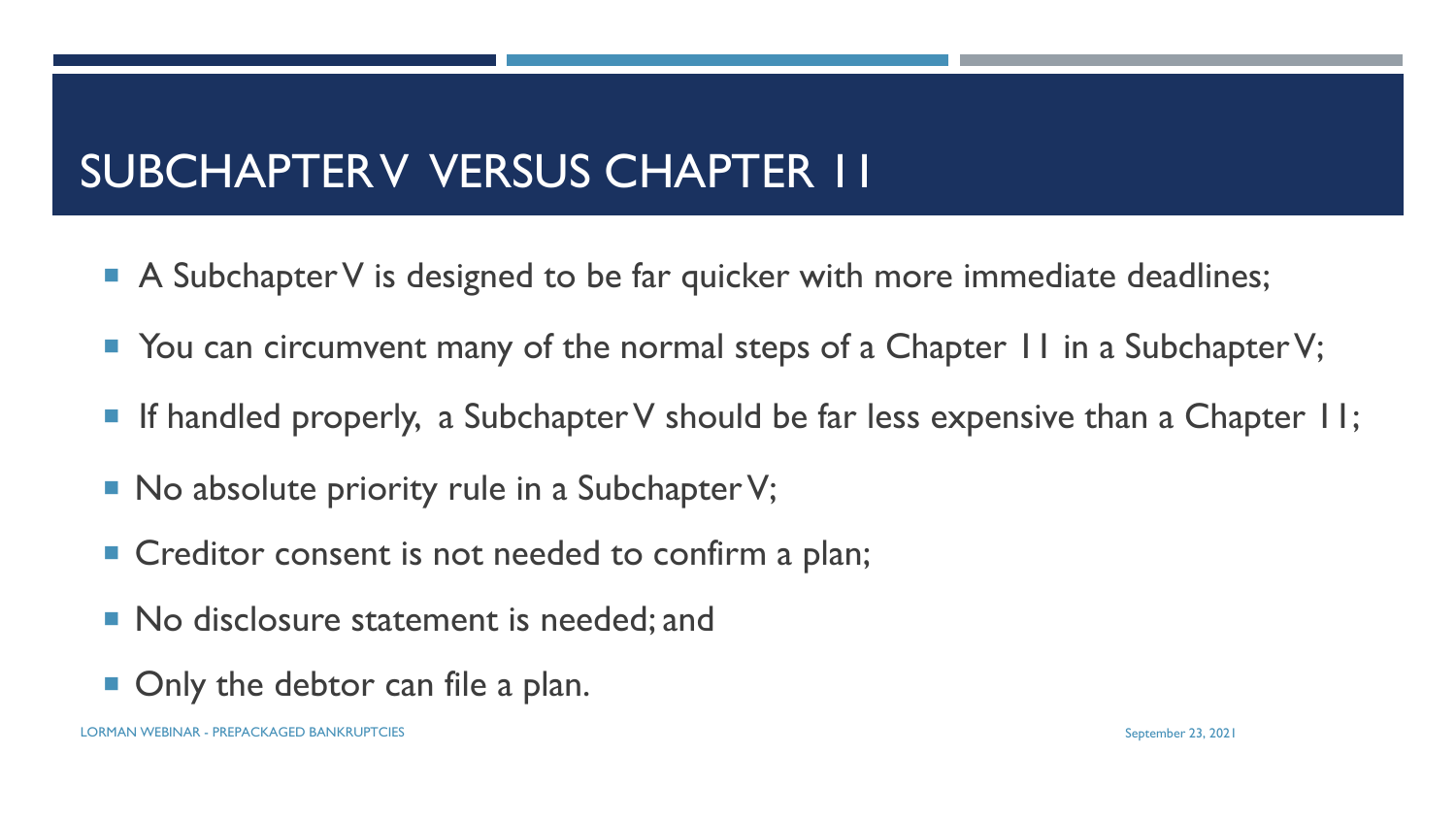#### ALTERNATIVES TO A PREPACKAGED BANKRUPTCY

- Out of court restructuring.
- **Assignment for the benefit of creditors.**
- **Traditional bankruptcy case.**
- **Prenegotiated bankruptcy case.**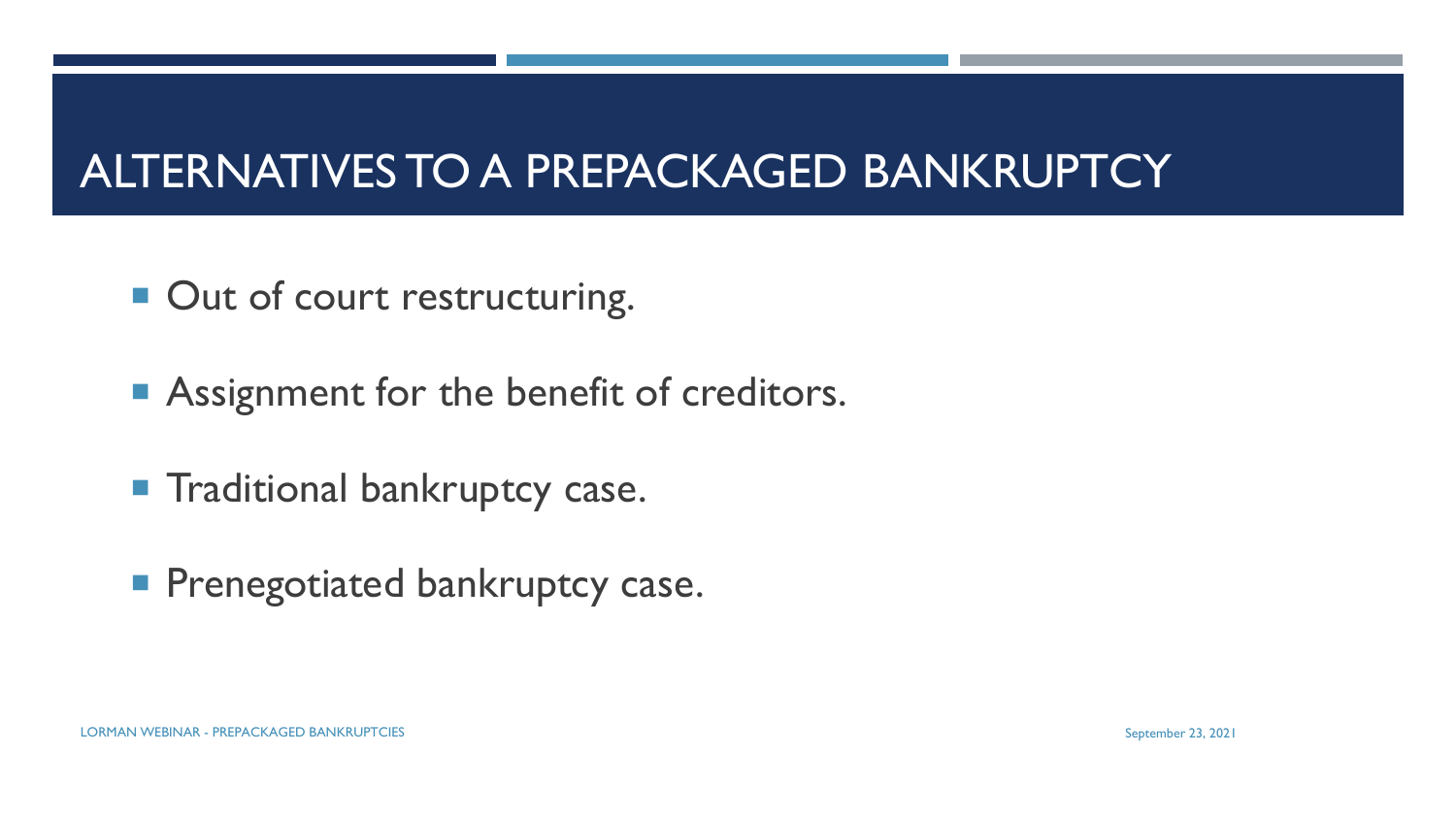#### ALTERNATIVES – OUT OF COURT RESTRUCTURING

- Does not involve filing a bankruptcy petition.
- Usually done through credit facility amendment or an exchange offer.
- Can be limited to certain creditors.
- Good option when there is a primary creditor driving a company's insolvency.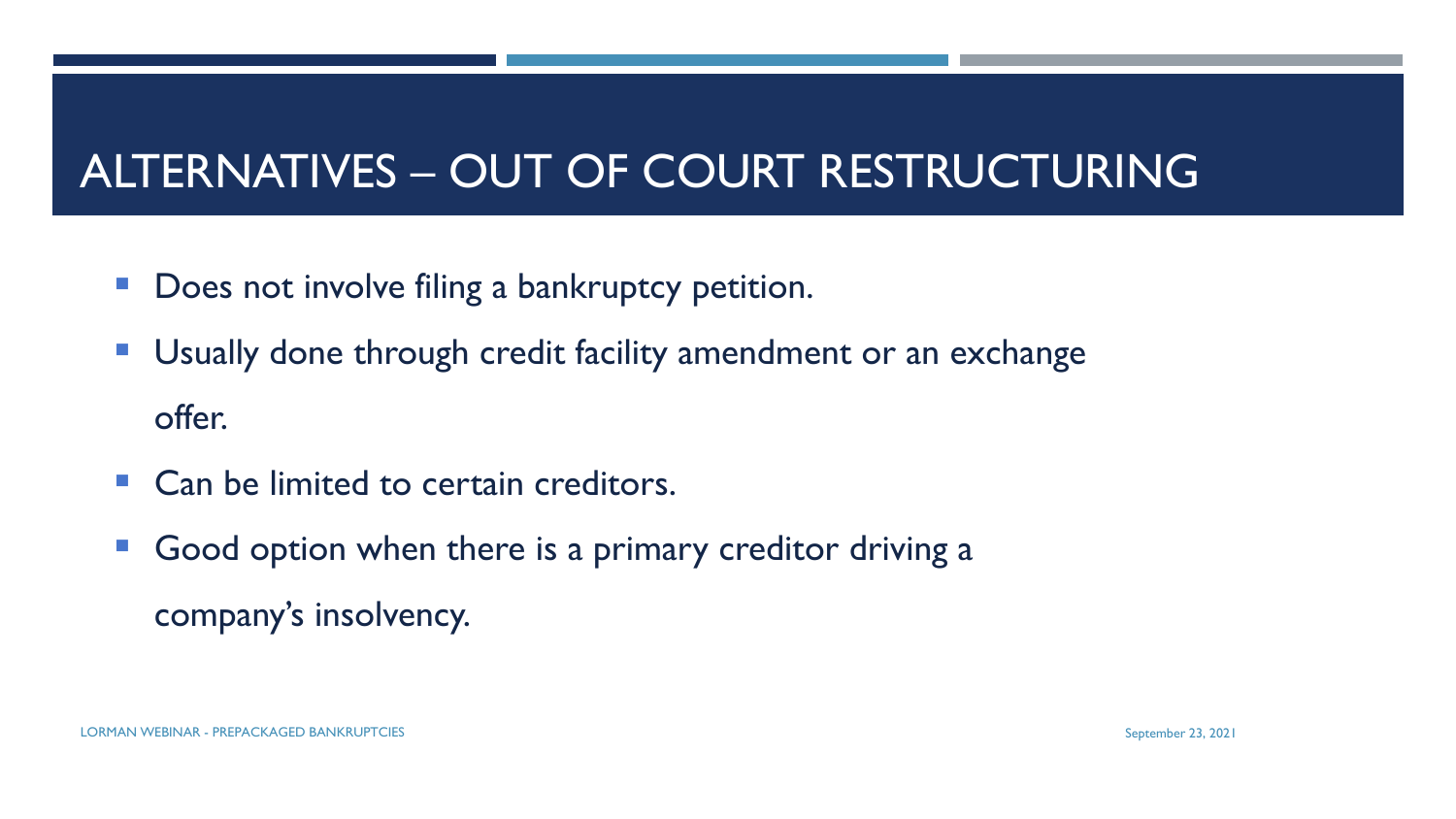### ALTERNATIVES – OUT OF COURT RESTRUCTURING CONT.

- Requires working relationship with creditor, sometimes not possible.
- No automatic stay through restructuring practice.
- Requires unanimous consent of any creditor whose rights are impacted.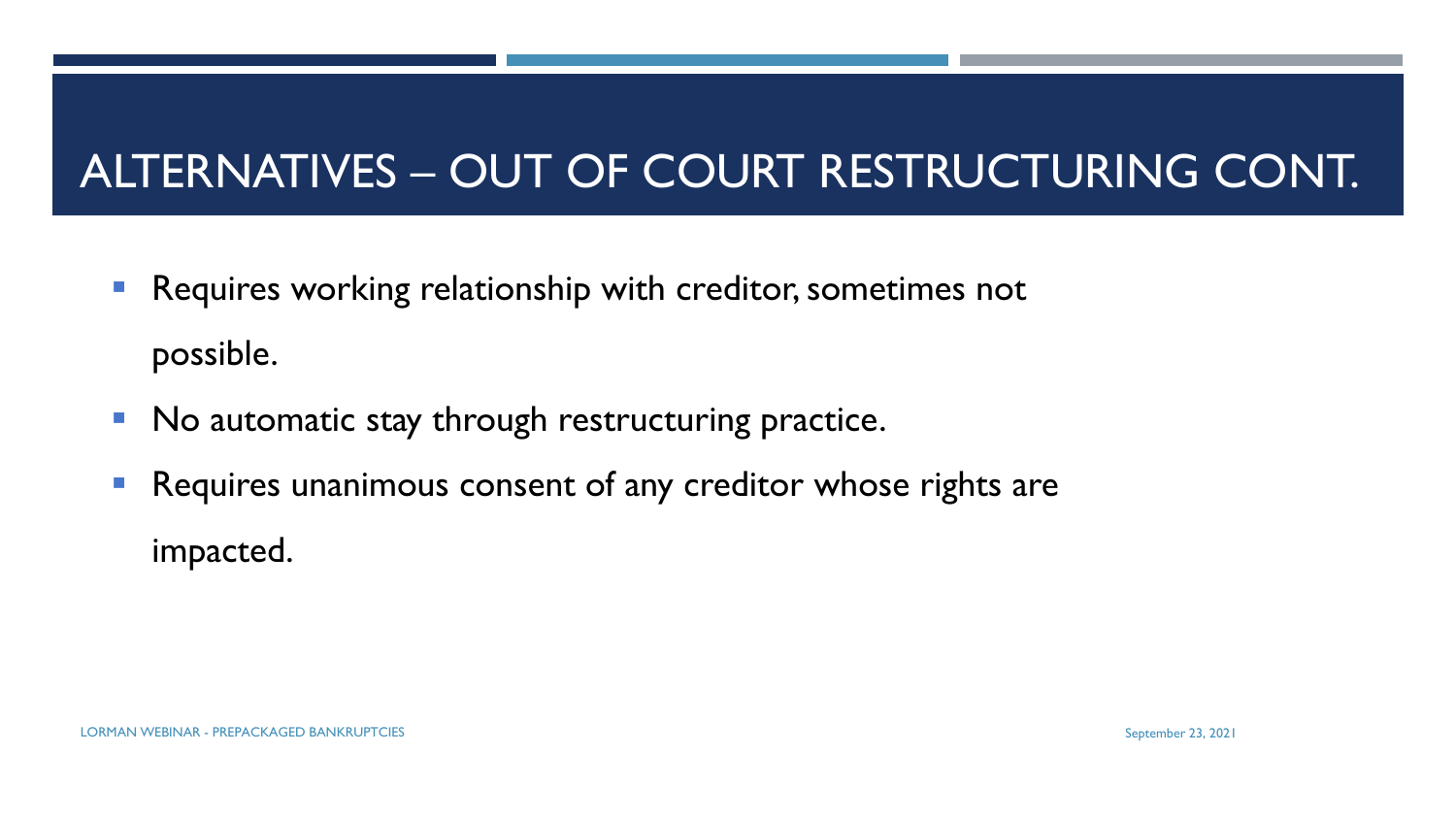### ALTERNATIVES – ASSIGNMENT FOR BENEFIT OF CREDITORS (ABC'S)

- Out of Court process.
- **Type of business liquidation where all of a business's assets are assigned to third party to** liquidate.
- **Distribution is governed by common law and state law, which can differ from bankruptcy** distribution rules.
- **Requires approval of shareholders, whereas liquidating through bankruptcy does not.**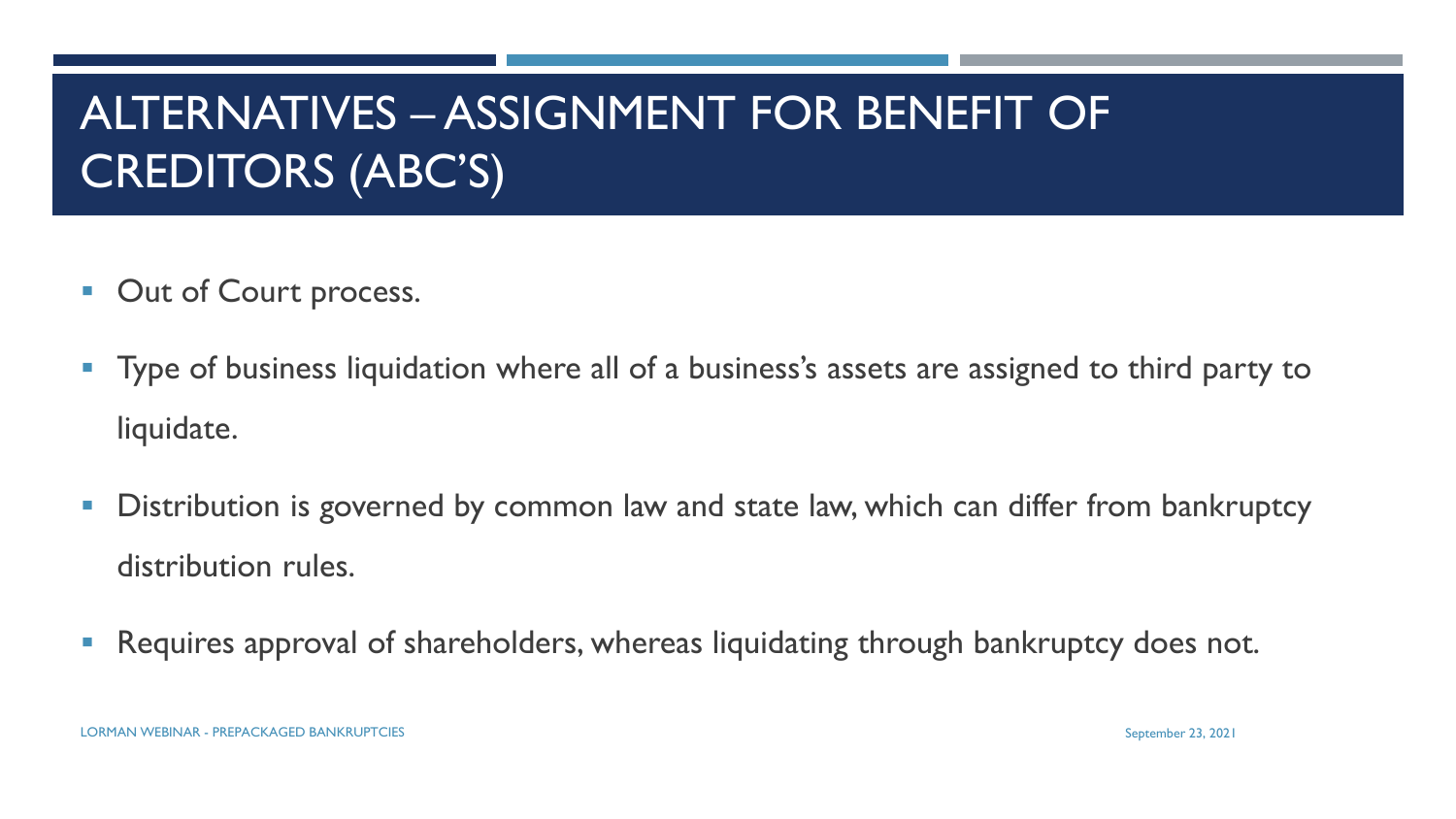### ALTERNATIVES – ASSIGNMENT FOR BENEFIT OF CREDITORS (ABC'S) CONT.

■ Not available in every state, state by state rules.

o Popular in California.

- **Requires secured creditor consent if assets are to be sold free and clear.**
- **Quicker than formal bankruptcy liquidation process.**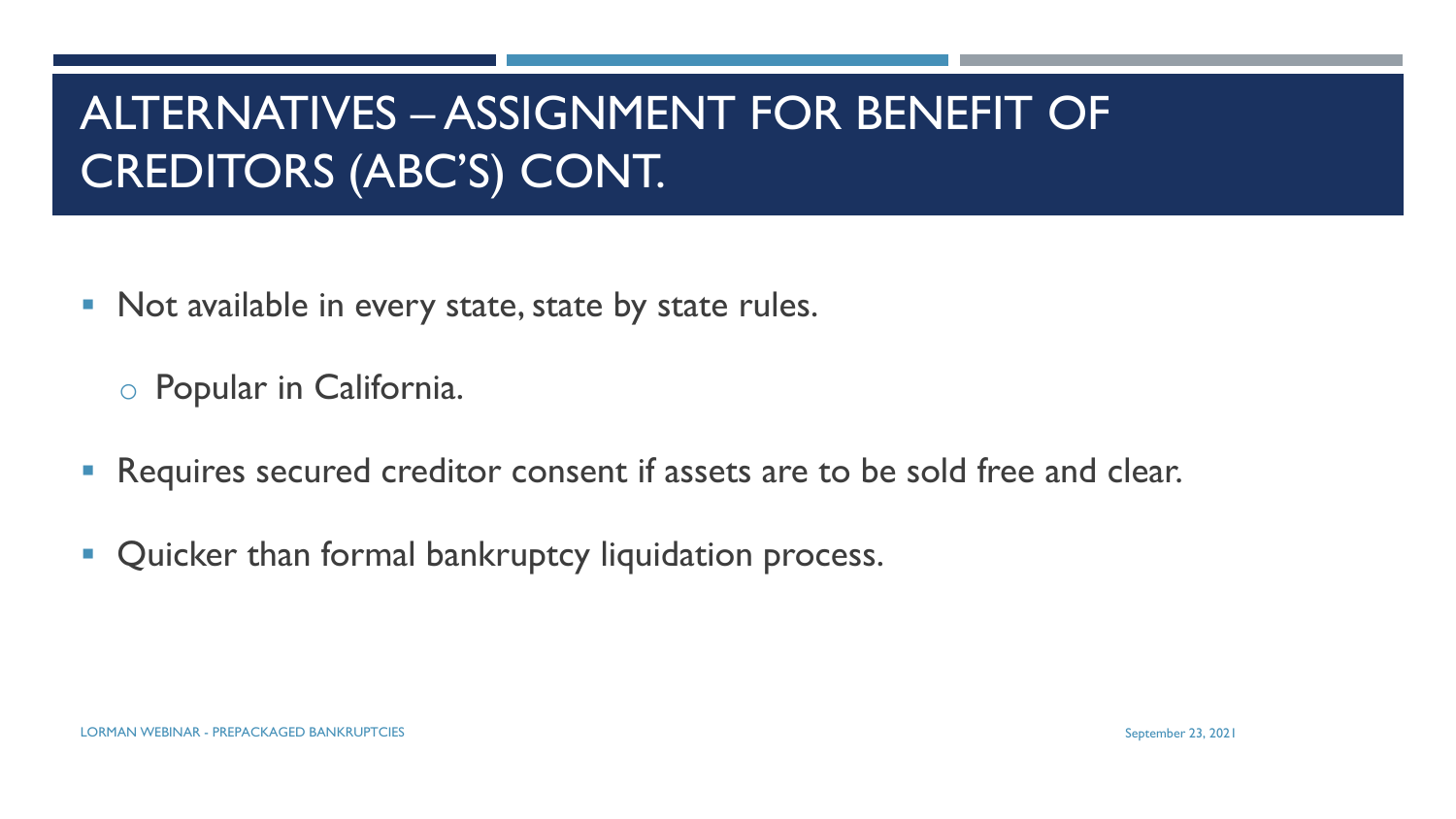#### ALTERNATIVES – TRADITIONAL BANKRUPTCY

- **Bankruptcy petition filed without any agreement from** creditors on Plan treatment.
- **Often done when negotiations have failed and stay protection** needed.
- Good option when the body of unsecured creditors and value of claims is significant.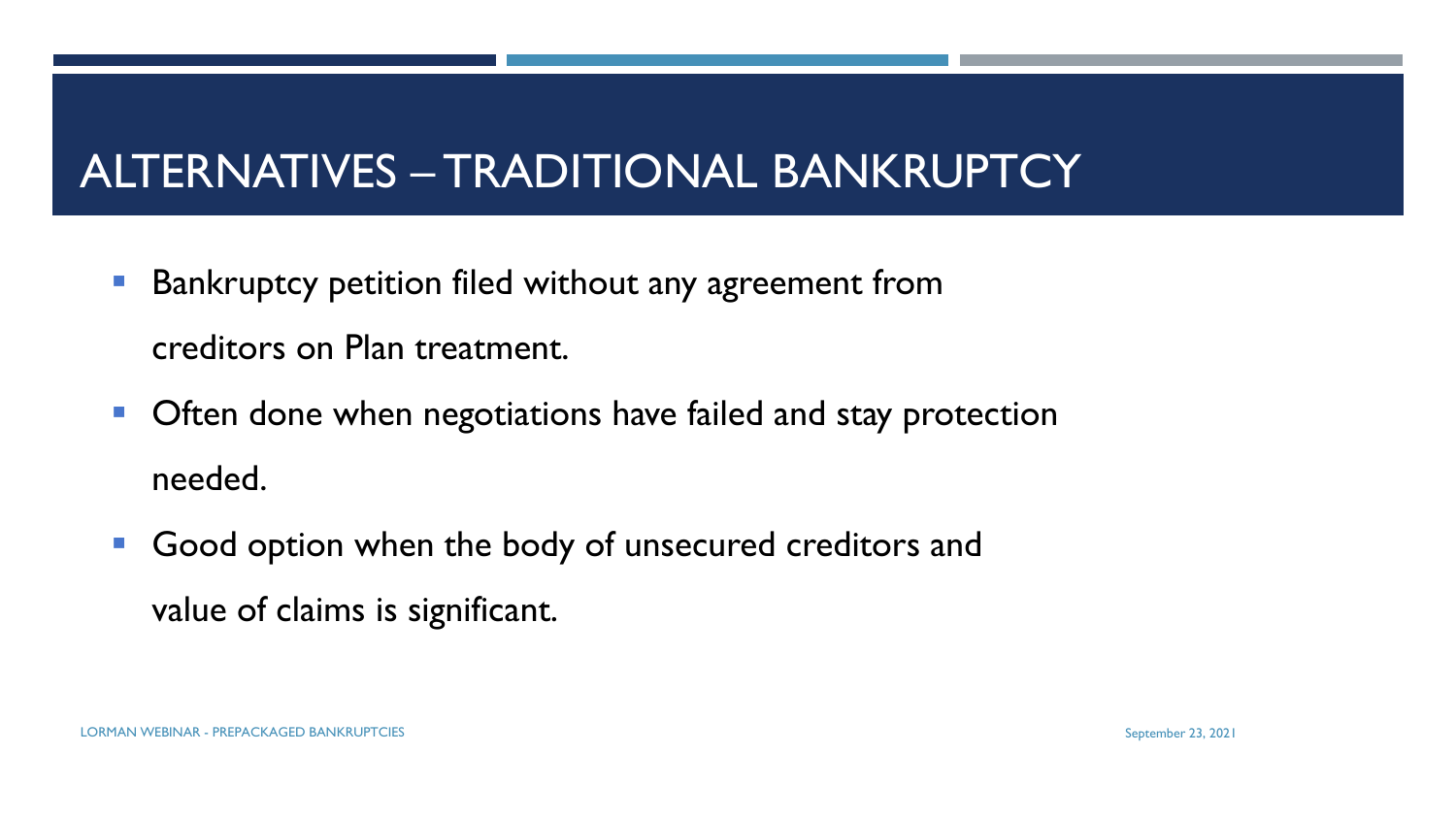#### ALTERNATIVES – TRADITIONAL BANKRUPTCY CONT.

- Sometimes necessary when there are large unknowns, such as business projections or an unknown asset value.
- Good option if there needs to be significant change in operational structure.
- Can be administratively expensive and inefficient.
- **E** Allows opportunity for disproportionate participation of minority creditors.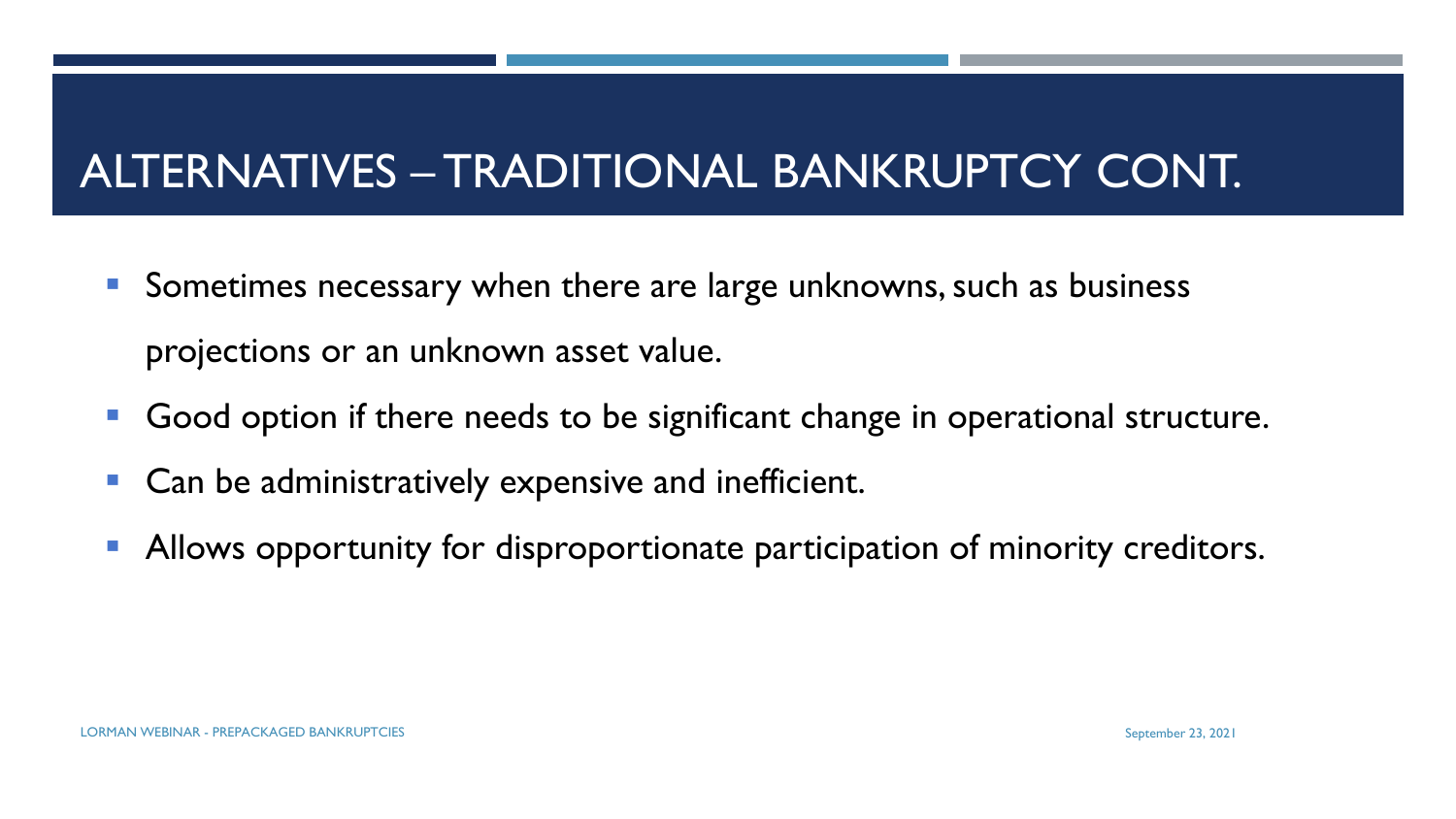#### ALTERNATIVES – TRADITIONAL BANKRUPTCY CONT.

- Most contested issue is valuation of assets used as collateral of secured creditors.
- Allows opportunity for disproportionate participation of minority creditors.
- Most contested issue is valuation of assets used as collateral of secured creditors.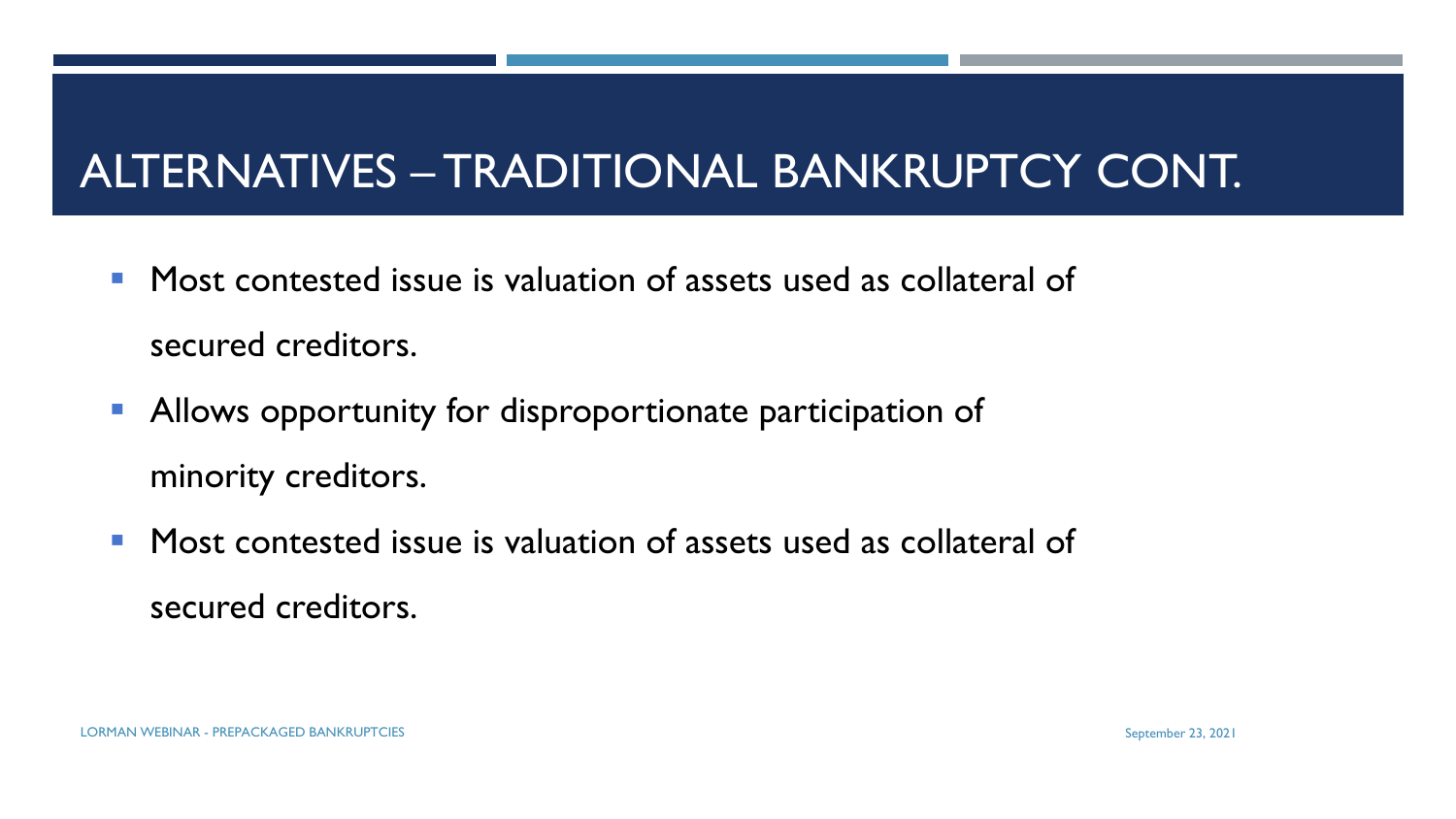### ALTERNATIVES – PRENEGOTIATED BANKRUPTCY

- Most similar to prepackaged bankruptcy, and often a good alternative.
- Debtor and key creditors agree to the terms of the company restructure prior to filing bankruptcy petition.
- Does not have to be between all creditor classes.
- Usually involves binding agreement (RSA) between the parties, but less formality also an option.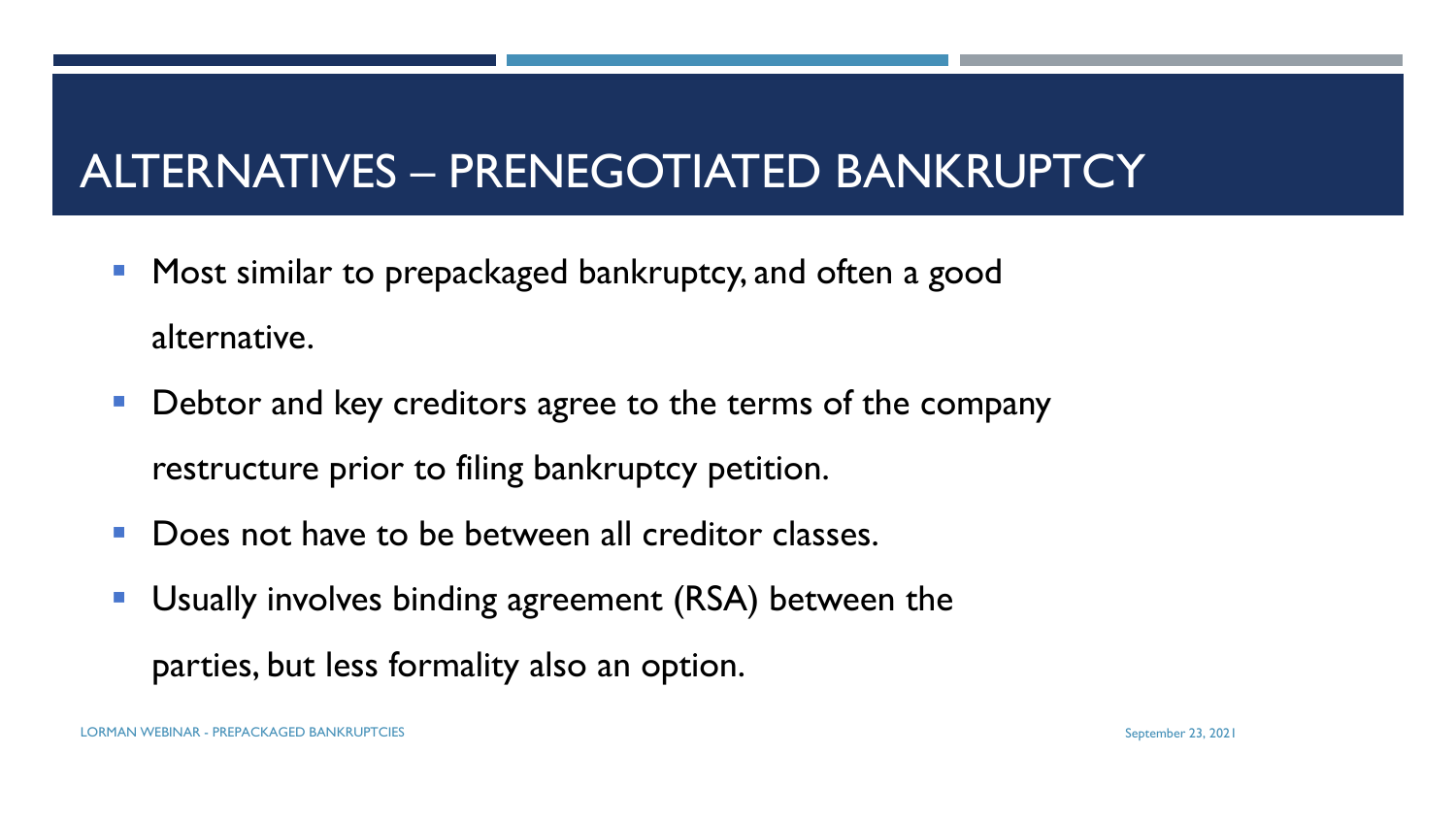### ALTERNATIVES – PRENEGOTIATED BANKRUPTCY CONT.

- Even if not all issues worked out, valuation of collateral is often agreed on.
- **If there is an RSA, Debtor moves to assume the agreement.**
- **EXTER After petition is filed, a plan, and disclosure statement if** required, is filed shortly thereafter.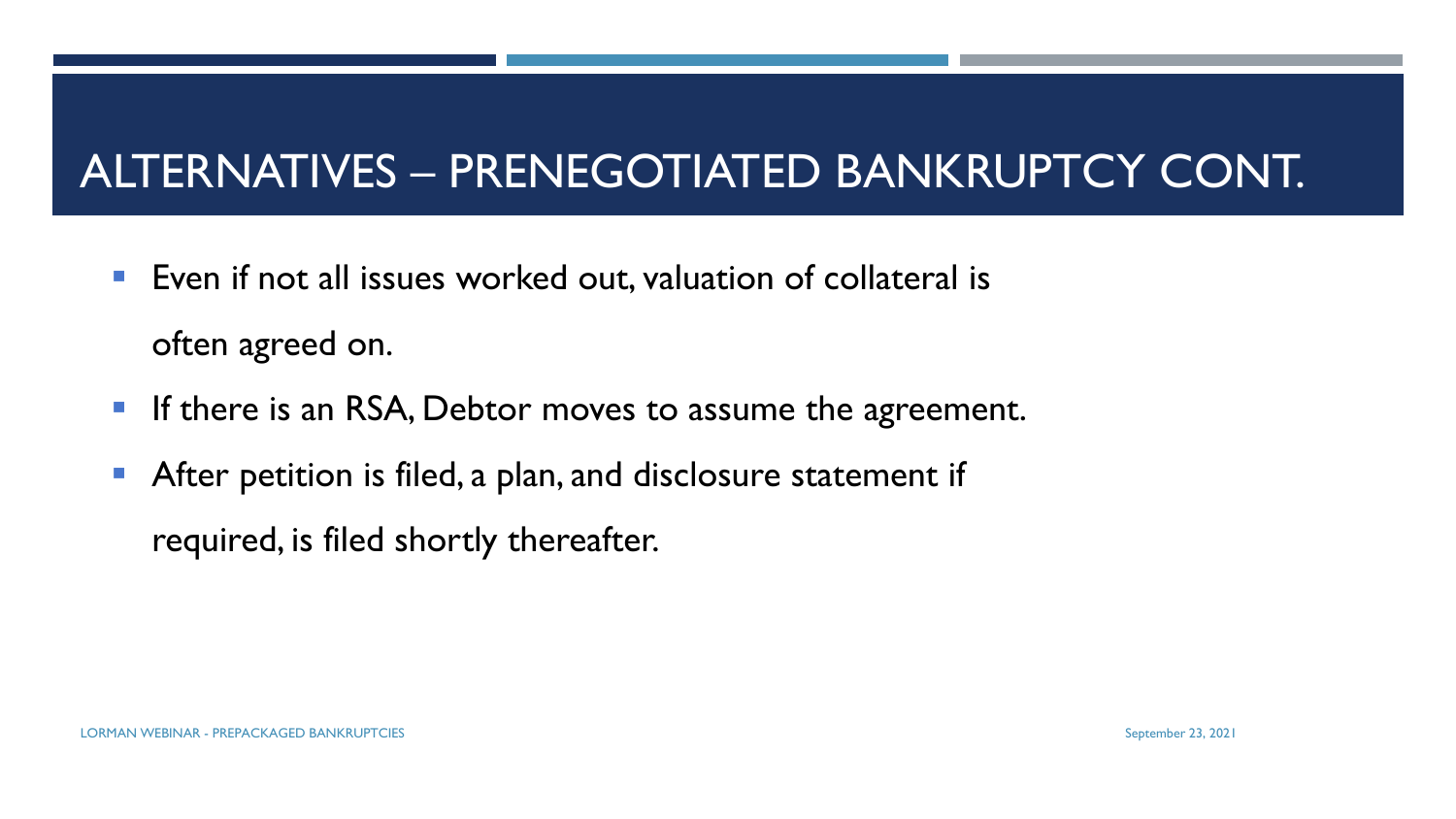### ALTERNATIVES – PRENEGOTIATED BANKRUPTCY CONT.

- Some of the same formalities (expenses) of a traditional Chapter 11
	- o Unsecured Creditors could be appointed.
	- o Schedules and Statement of Financial Affairs Required.
	- o Hearing on the Disclosure Statement.
	- Claims Bar Date.
	- o Solicitation process and ballot report.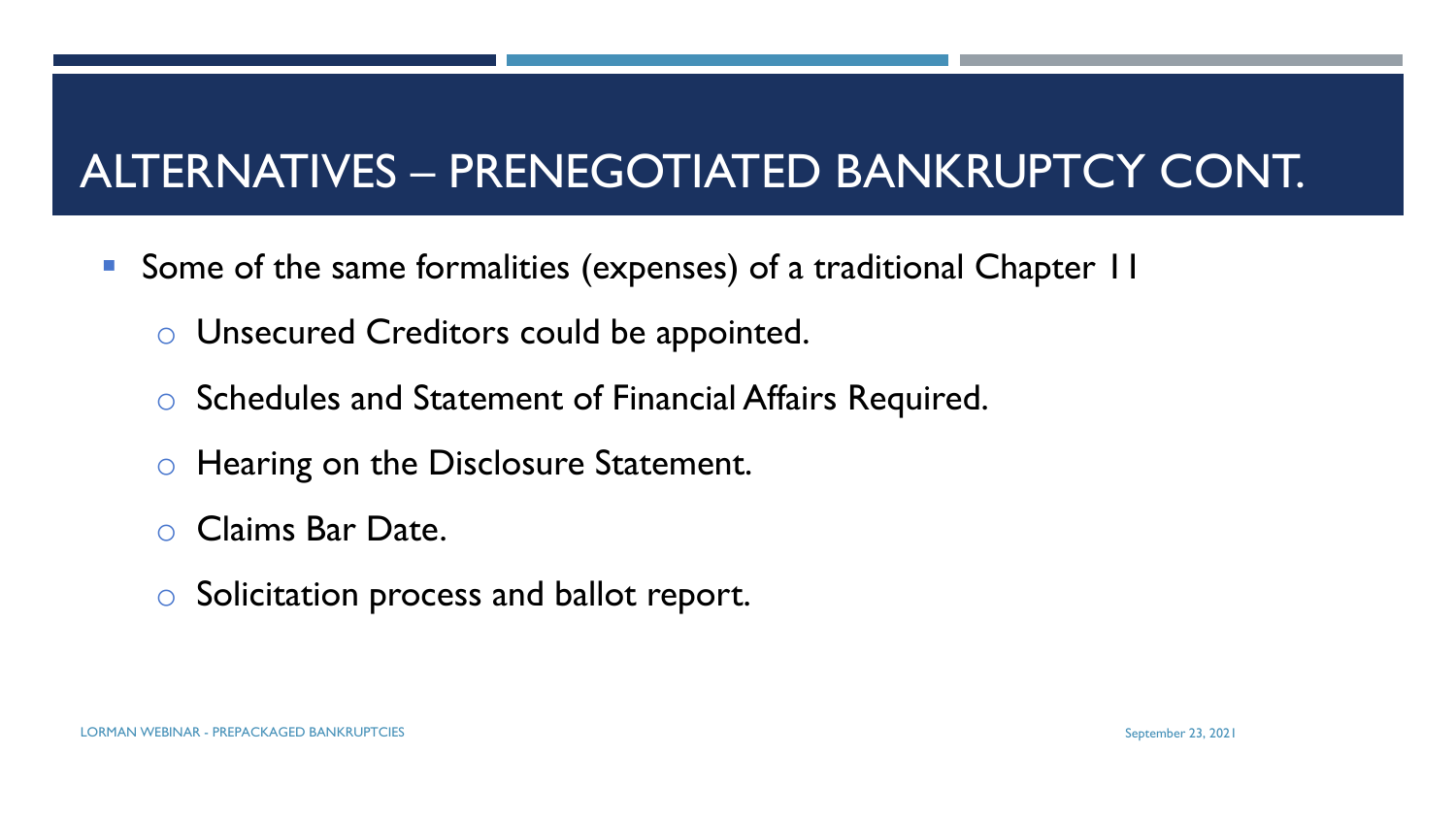### ALTERNATIVES – INFORMAL PRENEGOTIATED **BANKRUPTCY**

- **The fewer creditors on board and the less formality of the prenegotiated agreement,** the higher risk of failure.
- **E** Similar to prepackaged bankruptcies, not the best option if a company's debt is very diverse.
- Can be risky to negotiate plan treatment with only some creditors, when there remains unknowns that remain to be worked out through the bankruptcy process.
- Could potentially turn friendly creditors hostile if agreed upon the Plan ultimately

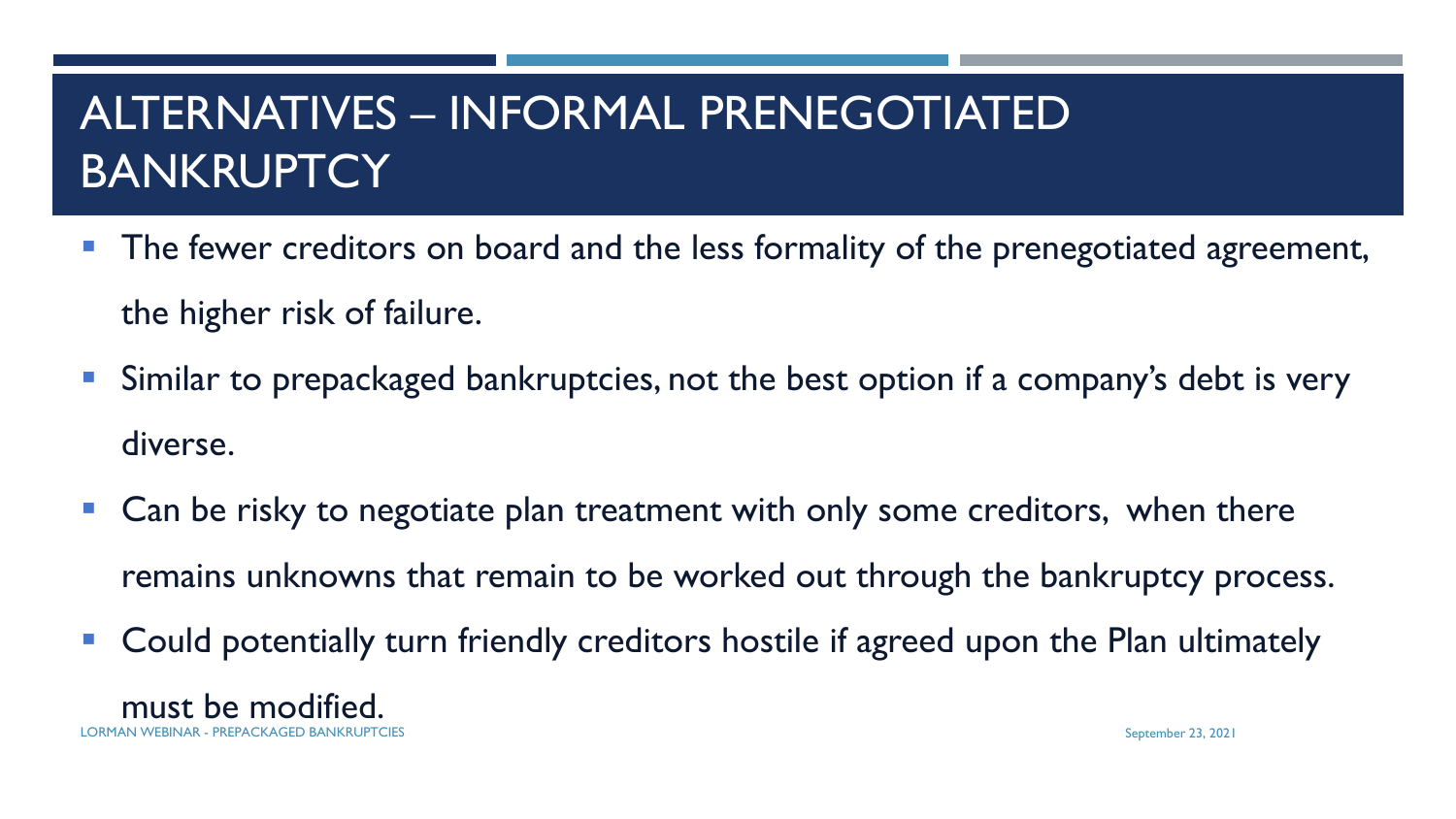### WHAT HAPPENS WHEN A PREPACKAGED BANKRUPTCY FAILS?

- **If the Court finds a due process issue with the prebankruptcy solicitation, it could** either
	- o 1) not count the ballots of the supporting creditors if there was issues with the disclosure, or
	- $\circ$  2) not accept the solicitation process at all and require the debtor essentially start over.
- $\blacksquare$  In either case, the Debtor is at a serious disadvantage, and any benefit from the prepackaged bankruptcy strategy will be eroded.